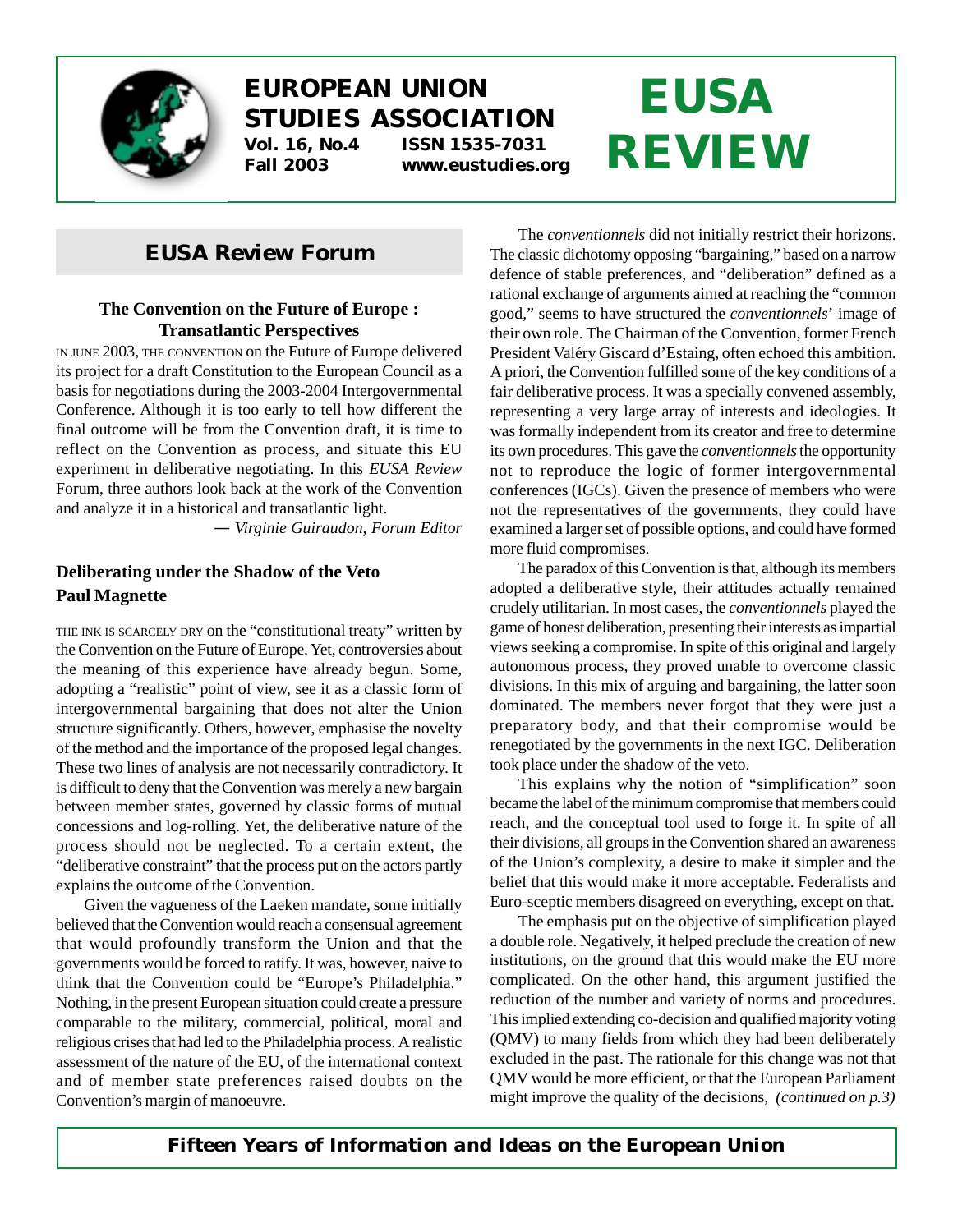The *EUSA Review* (ISSN 1535-7031) [formerly the *ECSA Review*] is published four times yearly by the European Union Studies Association, a membership association and non-profit organization (founded in 1988 as the European Community Studies Association) devoted to the exchange of information and ideas on the European Union. We welcome the submission of scholarly manuscripts. Subscription to the *EUSA Review* is a benefit of Association membership.

© 2003 European Union Studies Association

The European Union Studies Association , Information and Ideas on the European Union , State of the European Union , and www.eustudies.org are all registered trademarks of the European Union Studies Association, Inc.

**Managing Editor** Valerie Staats **Forum and Features Editor** Virginie Guiraudon (Université de Lille II) **Book Reviews Editor** Mitchell P. Smith (University of Oklahoma) **Editorial Assistant** Lenora Lewandowski

#### **2003-2005 EUSA Executive Committee**

GEORGE ROSS, Chair (Brandeis University) JOHN T. S. KEELER\*, Vice-Chair (University of Washington) KAREN ALTER, Secretary (Northwestern University) JEFFREY ANDERSON, Treasurer (Georgetown University) GRAINNE DE BURCA\* (European University Institute) VIRGINIE GUIRAUDON\* (Université de Lille II) SOPHIE MEUNIER\* (Princeton University) (\* Term runs 2003-2007)

ALBERTA SBRAGIA (University of Pittsburgh) *Ex Officio*

**Immediate Past Chair (2001-2003)** MARTIN A. SCHAIN (New York University)

#### **European Union Studies Association**

415 Bellefield Hall University of Pittsburgh Pittsburgh, PA 15260 USA Web www.eustudies.org E-mail eusa@pitt.edu Facsimile 412.648.1168 Telephone 412.648.7635

# **EUSA Review From the Chair**

#### **George Ross**

LET ME WISH ALL EUSA members and friends an energetic and successful *rentrée*. The need for us to puzzle through and communicate about the EU has never been more urgent. How should we understand the Swedish "no" to the euro, and what does it portend? Will the Stability and Growth Pact survive the persistent unwillingness of the EU's largest members to observe its structures? The collapse of Doha Round talks in Cancun should put pressure for broader reform of the CAP, but will it? The WTO, in large part a European creation, may lie in the balance. Post-Iraq transatlantic relations have moved in a murkier direction, but still merit careful observation. Perhaps most important, because most immanent, what will emerge from the IGC following the Convention? We are pleased that Virginie Guiraudan has organized a Forum about the Convention and its sequels for this issue, with comments from three eminent observers, Paul Magnette, Desmond Dinan, and Renaud Dehousse. Further, I am delighted to announce the publication of the sixth volume in our EUSA *State of the European Union* book series, Volume 6, subtitled "Law, Politics, and Society" (Oxford University Press, 2003). Anyone was has edited such a volume understands the immense intellectual creativity, persuasive capacities, and hard work that are needed. In volume 6, Tanya Börzel and Rachel Cichowski have upheld the distinguished tradition of the EUSA series, and we owe them and the stellar group of writers they have gathered a debt of gratitude. Please see p.15 in this issue for ordering information.

The EUSA office is compiling the results of our 15th anniversary member survey, and we thank those members who returned the form (mailed to current members with the Summer 2003 *EUSA Review* in late July). If you haven't already sent in your survey, please take a few minutes to do so. We, the Executive Committee and the staff of EUSA, use your comments and suggestions to help us plan future directions for, and projects and activities of, the Association. Our member-based interest sections, for example, grew out of responses from EUSA members to our tenth anniversary member survey in 1998.

For the first time in EUSA's fifteen years as an organization, the board will hold its annual meeting outside the U.S. This is a reflection of our growing transnational scope. Two current board members are based in Europe, and we are working to strengthen ties with important institutions in Europe. In conjunction with our fall meeting, we are joining with EUSA members at the Institut d'Etudes Politiques in Paris (Sciences Po) to co-sponsor a seminar on the future of the EU and transatlantic relations on Friday, November 14. The program will include presentations by EUSA board members and other members on two topics: the future of the EU in light of the new Convention, and transatlantic relations, specifically commercial and security issues. EUSA members who live in the Paris environs are welcome to attend. We will be sending you invitations. Anyone weekending in the City of Light should also feel free to come. We hope to work with other EUrelated entities in Europe on projects in the future, *(continued on p.22)*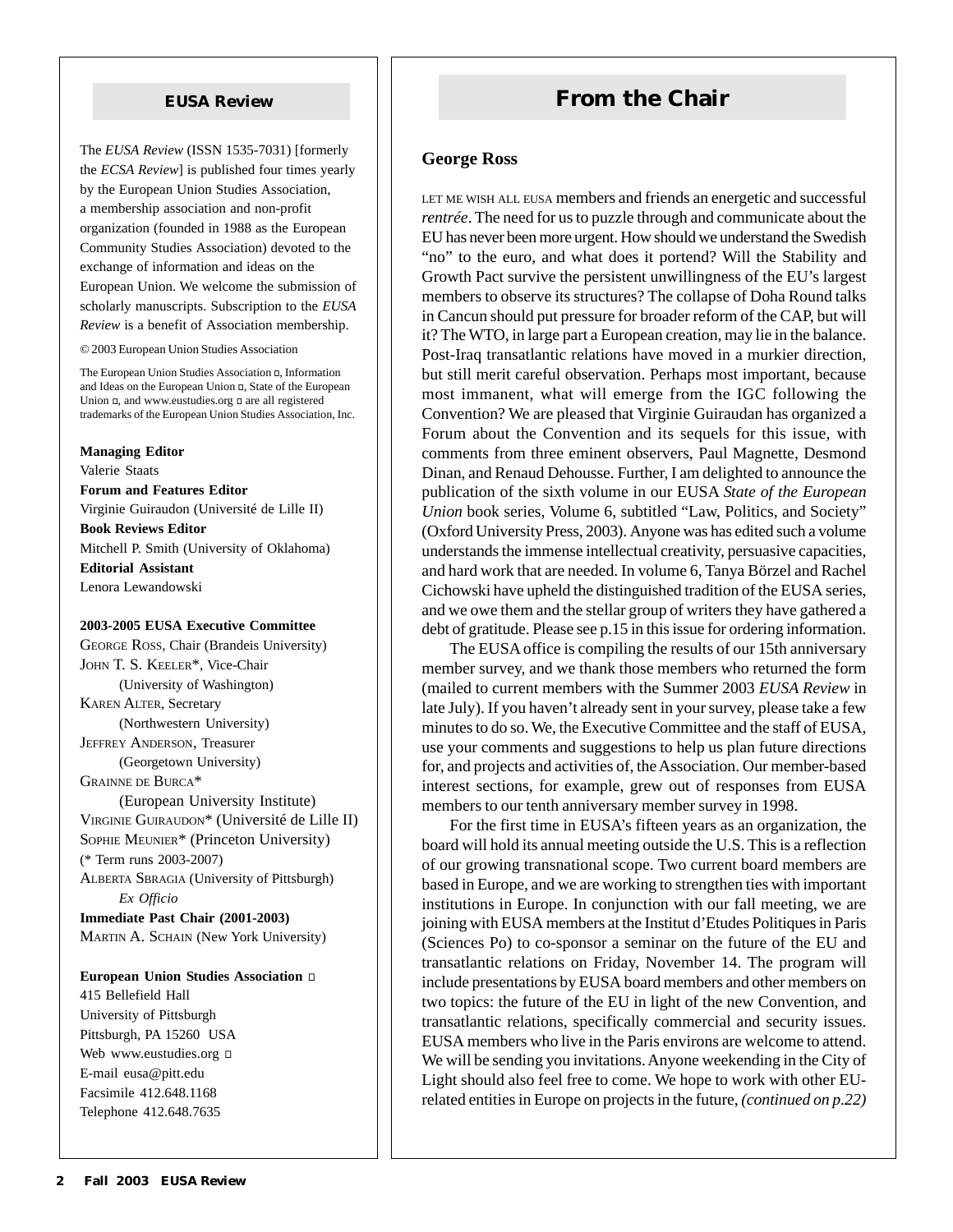#### *(Magnette, continued from p.1)*

but the quest for simplification. Here, arguing clearly counterbalanced bargaining.

This type of formal reasoning was not, however, an uncontroversial strategy. Many members, aware of the impact such a quest for simplification might have on their interest, soon criticised this form of argumentation. Some emphasised that complexity was often needed in terms of efficiency; others added that complexity is often the price to be paid for democracy. This revealed the limit of the rhetoric of simplification. It offered a minimum consensus on the diagnosis, and provided the members with a "noble task" when the risk of failure was high. Still, its practical impact remained limited. The fusion of the treaties, the suppression of the pillars, the generalisation of co-decision and QMV in legislative matters, the incorporation of the Charter of Rights, are indeed important legal and symbolic changes, especially given the intensity of the conflicts over these issues in the past. It should not be forgotten, however, that these elements of simplification have only been possible because the Praesidium carefully listened to some members' critics and accepted many exceptions. More importantly, the rhetoric of simplification has not significantly fostered other crucial reforms, i.e., the distribution of competencies or the institutional framework.

The argument of those who, like Giscard and many others, state that the Union will per se be more democratic, because its "constitution" will be simpler and clearer, so that students and people in the street will read it, is obviously overstated. Should we then conclude that "simplification" is an argument found by people who have spent hundreds of hours deliberating about the EU's future and who, because they realised they could not overcome their divisions, presented "simplification" as a noble task so as to preserve their self-esteem? Perhaps. Notwithstanding, we should not neglect the importance of forms and processes when we think about the EU's legitimacy. First, form matters in Western civic cultures. A simpler treaty, which looks like a constitution and uses terms that are part of the citizen's usual political language, might be better accepted. Secondly, and more importantly, we should not underestimate the importance of confirming a constitutional agreement. The Convention has not altered the Union's structure significantly. But representatives of its member states, of the EU institutions and of the candidate countries, (some federalists, others euro-sceptics, some leftists, others conservatives) have deliberated on all issues related to the EU, examined all possible reforms, expressed in public the largest spectrum of arguments ever made about the EU. This confirmation changes the nature of the agreement, even if it does not alter its content. Those who, in the past, criticised the EU because it had been built behind closed doors, have lost their argument. Those who criticised it on the ground that they had had to, at the time of adhering, take the whole package without having the opportunity to renegotiate the acquis, have also lost a key argument. The reassertion and confirmation of the "constitutional compact" by the Convention has not altered the compromise, but it has strengthened its foundations. In the long term, this might prove equally important.

*Paul Magnette is professor of political science at the European Studies Institute, Free University of Brussels.*

#### **The Draft Constitution: American Interest Desmond Dinan**

IF IMITATION IS THE HIGHEST form of flattery, then the EU is flattering the U.S. outrageously. First, at the 2000 Lisbon Summit, the EU set itself the ambitious goal of becoming, by 2010, "the most competitive and dynamic knowledge-based economy in the world, capable of sustainable economic growth with more and better jobs." The United States, with the most competitive economy and a spectacular record of job creation in the 1990s, was the obvious point of reference, although European leaders were too savvy to say so. After all, praising the United States is not particularly popular in Europe.

Moreover, in an implicit swipe at the Americans, the EU stressed not only that it wanted to create "better" jobs, but also that the Lisbon goal included "greater social cohesion." By emphasizing social cohesion, a concept unheard of in the United States, the EU signaled its unwillingness to imitate the United States wholeheartedly. Many observers would say that Americanstyle economic modernization and greater social cohesion are incompatible objectives.

Constitutionally, however, the United States is the shining city on the hill, at least according to the rhetoric of Valéry Giscard d'Estaing, chairman of the Convention on the Future of Europe. Giscard rarely misses an opportunity to compare the Brussels convention to the Philadelphia convention of 1787. It is trendy for European pundits, who otherwise dismiss most things American, to express an interest in U.S. constitutional history and to claim to have read the *Federalist Papers*. By implication, the EU wants to constitute itself like the United States of America. Giscard even wanted to rename the EU the "United States of Europe."

Of course Giscard and others are quick to point out the unique nature of European integration and that, regardless of what it called itself, the EU could never be a full-fledged federation along American lines. Comparisons with Philadelphia may be intended to legitimize the Brussels convention, although few Europeans followed the Convention closely and even fewer know much about what happened in Philadelphia over two hundred years ago. Perhaps the main reason for the comparison is to interest Americans in the Convention, by appealing to their historical knowledge and pride. Given that the number of Americans aware of the Brussels convention is so small as to be insignificant, the comparison with Philadelphia is clearly aimed at Americans who follow European affairs, notably policy-makers and policyshapers in Washington, D.C.

Indeed, Giscard made a quasi-state visit to Washington in February 2003 to trumpet the Convention. In a lecture at the Library of Congress, he harped on the Philadelphia connection (Giscard 2003). Giscard's lecture was reminiscent of Walter Hallstein's at Columbia University in 1963, subsequently published in the *Political Science Quarterly (continued on p.4)*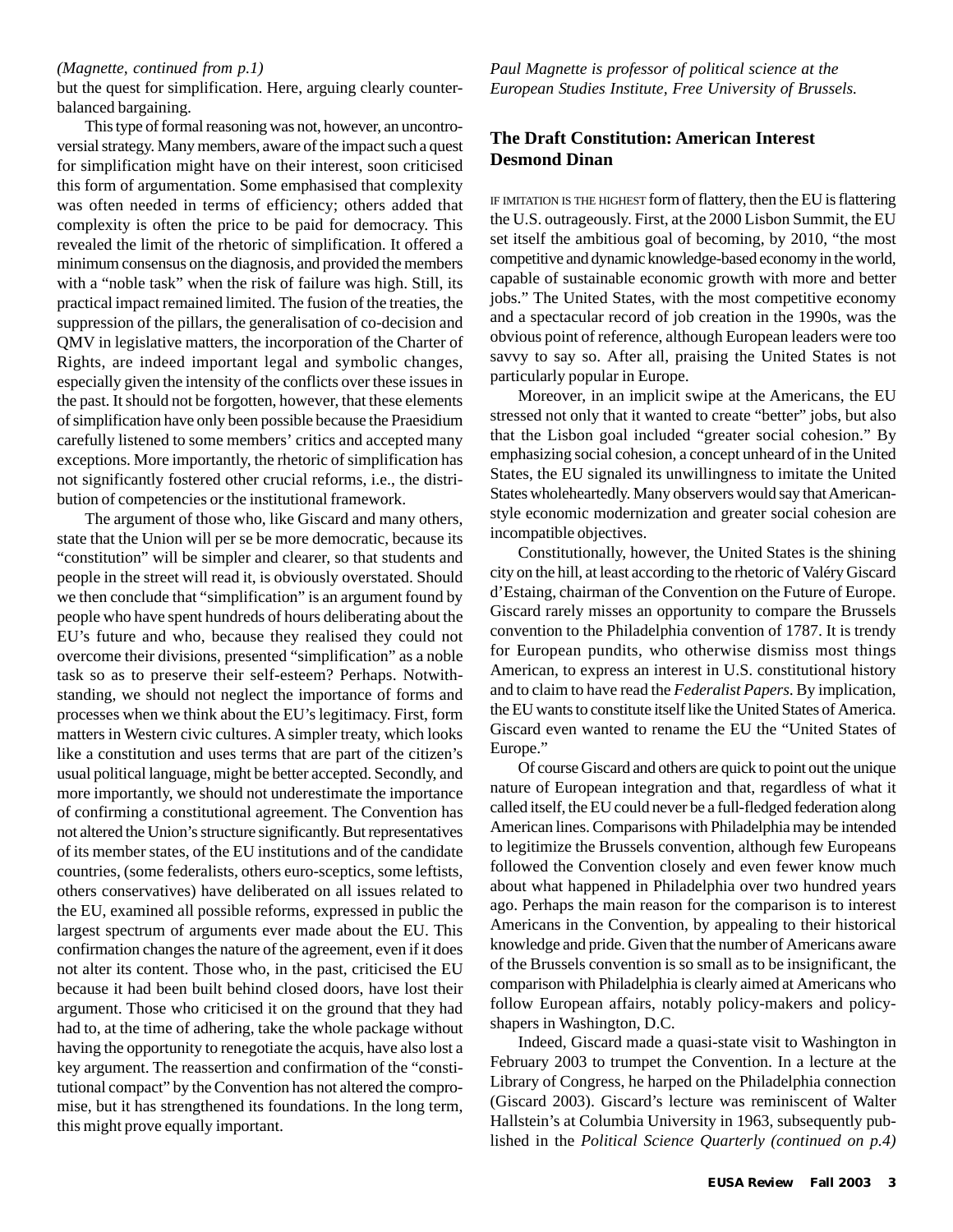*(Dinan, continued from p.3)* (Hallstein, 1963). Hallstein began with the requisite historical comparison, starting with the Albany Congress of 1754. He famously described the European Community as "a federation in the making," and the Rome Treaty as "a veritable constitution." According to Hallstein, "History is on our side." One can imagine French President Charles de Gaulle's apoplexy upon hearing about Hallstein's lecture, which mentioned the evils on the national veto and anticipated its replacement by qualified majority voting for trade policy in 1966. De Gaulle, who understood history differently, threw Hallstein's historical trajectory off course when he precipitated the Empty Chair Crisis in July 1965, ostensibly over budgetary proposals but really over the introduction of majority voting in additional policy areas. Thereafter Hallstein's days as Commission president were numbered.

Giscard is not Hallstein. Nor is he de Gaulle. He is a moderate (some might say lapsed) intergovernmentalist. The EU today is not the EC of the early 1960s, which seemed to be soaring ever upward, toward ever-closer union. The EU has a far broader policy remit, has a large and growing membership of extremely diverse countries, has endured many crises, and is much more complex than the original EC. Having compared the Brussels and Philadelphia conventions, Giscard elaborated in his Library of Congress lecture upon the political and constitutional differences between the United States and the EU, and explained why the EU could never really be like the United States

Yet, like Hallstein before him, Giscard claimed that European political integration was good for the United States. According to Hallstein, European integration sought to replace "a system which harnesses one giant with a number of comparative dwarfs [with] a new system, which joins in partnership...twin units which today are already comparable and which one day will be equal." Giscard put it more delicately, claiming that a stronger EU would be "a much more valuable and trustworthy partner for the United States," allowing for "better organized and more productive dialogue on global strategic issues." Giscard made another reference to Philadelphia, this time to President John F. Kennedy's famous Independence Day speech there. "We do not regard a strong and united Europe as a rival," Giscard quoted Kennedy as saying, "but as a partner."

A lot of water passed under the transatlantic bridge since the 1960s. European integration excited Americans then; it bores them now. George Ball, the influential Undersecretary of State in the early 1960s, was an old friend of Jean Monnet's and a fanatical supporter of the European Community. There is nobody remotely like Ball in Washington today. The curse of the Common Agricultural Policy, the end of the Cold War, the fall-out from the Balkan wars, and the Iraq debacle put paid to American enthusiasm for the EU.

William Kristol, editor of the *Weekly Standard* and a more influential Washington insider than Ball, does not think highly of the EU. "As to whether a united Europe is better or worse for America," Kristol says, "It all depends on what the character of that Europe is. It all depends on the concrete understanding of how to deal with issues in the real world … In 1991 [during the Gulf War], Europe was much less united and we had much more

support … Now, Europe is much more [united, but it isn't] clear to me that the greater integration of Europe has been helpful to U.S. foreign policy in the last couple of years … a Europe whole, at peace, and free is fine: a Europe divided, at peace, and free is perfectly acceptable to me, and I don't believe that the wholeness or the unity is required to be at peace or free" (Kristol 2003). To paraphrase Kennedy, the prevailing attitude in Washington is that, "We regard a strong and united Europe (should it ever happen) as at least a nuisance; at worst a disaster."

The EU is out of fashion in the United States. This makes it difficult to generate much interest in the Convention which, because it took so long and produced such an outcome, is a Godsend to EU-bashers. At a time when Washington faces urgent international problems, and would welcome European support (but only on its terms), the Convention looks like an exercise in navel-gazing. As Kristol put it, "if you have the attitude of the Bush Administration that we have extremely urgent threats out there, and that five or ten years from now the world is either going to be a world of rogue states with weapons of mass destruction …destabilizing other regimes nearby, or we have a chance to really, at this pivotal moment, make a fundamental difference and begin to create a safer world …[then] you can't wait …[for] endless discussions [in a] constitutional convention …about a common foreign [and] defense policy, greater defense spending, and all that."

Little wonder that Giscard's visit to Washington, which included a courtesy call on the Administration, attracted relatively little attention. As the Convention came to a close, the *New York Times* and the *Washington Post* ran lengthy, informative articles. Other media outlets were less kind. *Fox News*, a cheering gallery for the Administration, interviewed Charles Kupchan, of the Council on Foreign Relations, about the Convention, and warned its viewers that something sinister was afoot:

*Interviewer (John Gibson)*: "Charles Kupchan, we have to keep an eye on these guys…so I hope you are coming back." *Kupchan*: "They're coming up. We have got to keep looking over the shoulder, John." (*Fox News* 2003).

Coincidentally, just before the Convention ended, the Europe Subcommittee of the House of Representatives' Committee on International Relations held hearings on the future of transatlantic relations. Surely that was an ideal opportunity for friends of the EU to make a case for the draft constitutional treaty. Yet no one dwelt on the Convention in their prepared statements (U.S. House of Representatives 2003).

With the political tide in Washington turning against the EU, it is just as well that the Convention received little attention. The Administration may not have a policy of deliberately undermining the EU, but it is happy to watch the EU stumble and to play member states off against each other. If they think about the EU at all, senior American officials want to know what it does, not what it is or could become. Inclined to act rather than philosophize, their interest in the EU is essentially utilitarian. Even on that score the results of the Convention are hardly reassuring. Two indirectly elected presidents, from the Commission and the European Council, vying to represent the EU internationally, is not an ideal outcome. Nor does combining in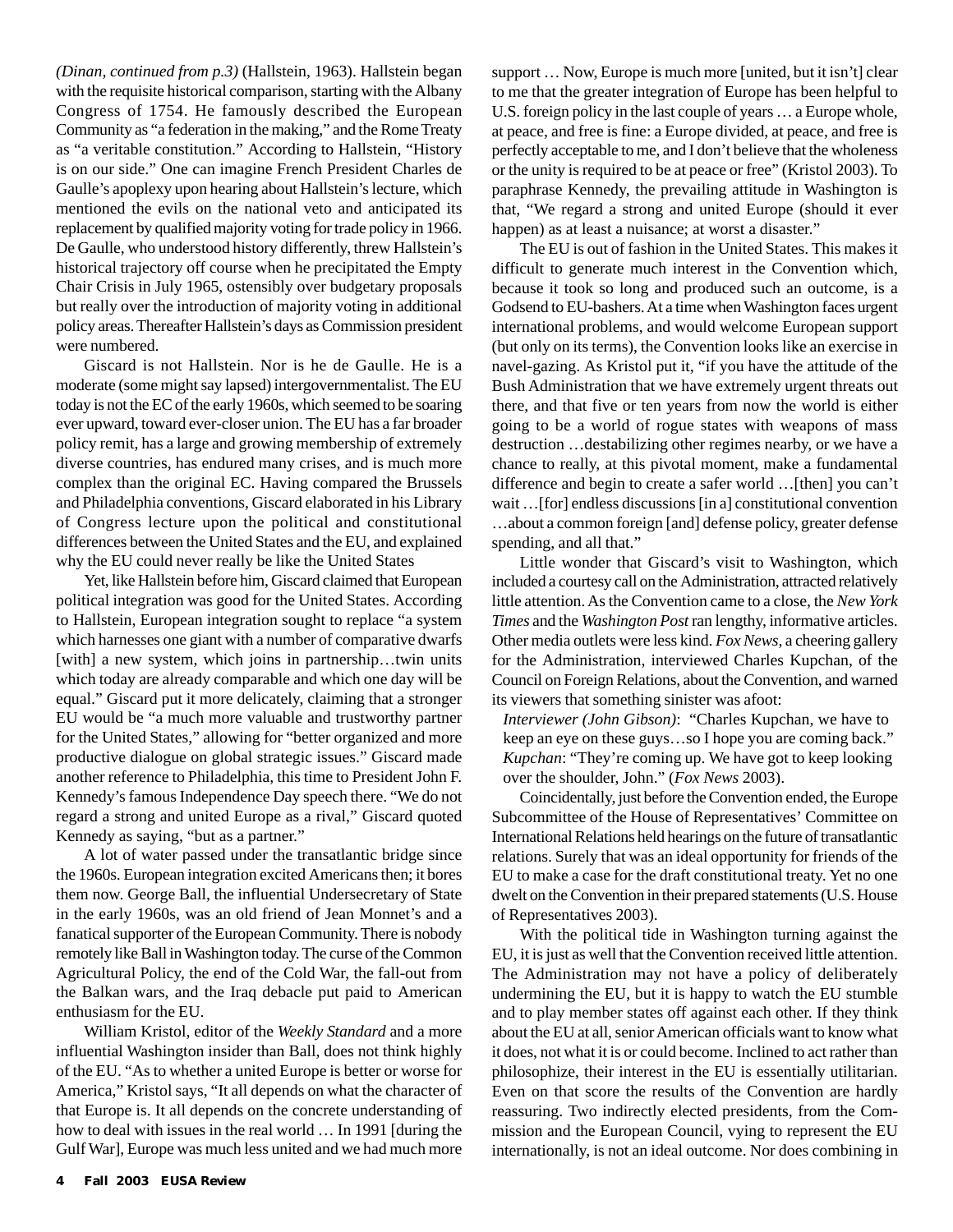the EU foreign minister the offices of High Representative for the Common Foreign and Security Policy and commissioner for external relations mean that leading member states will streamline foreign policy making in Brussels.

In truth, the Administration thinks that the EU is incapable of "getting its act together," and that the consequences of doing so, were it ever to happen, would not really benefit the United States. Testifying before Congress in June, John Hulsman of the Heritage Foundation explained that the "European Gaullists … pushing for the creation of a more centralized, federal, coherent European Union political construct do so by increasingly defining themselves through their differences with Americans." They are "European Lilliputians [who], given their strategic weakness, want to constrain the American Gulliver" (Hulsman 2003). Could the Europeans really unite? The Administration and its friends think not. As one of them recently put it: "Europe is in long-term decline, economically, militarily, and demographically, while the United States continues to grow" (Max Boot, 2003). So much, as far as the United States is concerned, for the Lisbon strategy and the draft constitutional treaty.

*Desmond Dinan is Jean Monnet Chair and professor of public policy at George Mason University.*

#### **"We the States": Why the Anti-Federalists Have Won Renaud Dehousse**

REFERENCES TO THE PHILADELPHIA CONVENTION and to the making of the U.S. Constitution were plentiful in and around the European convention. To be sure, much of this is rhetorical. In reality, the U.S. Constitution is seen by many Europeans as having given birth to a political system that is too centralized to provide a useful model for the EU*—*hence, *inter alia,* the widespread opposition of the concept of "United States of Europe." However, American constitutional history provides useful yardsticks to make sense of what the EU convention has achieved. Why a constitution?

There are obvious analogies between the motives underpinning the two conventional processes. Unavoidably, the issues were different, as one would expect given the overall context in which each of them took place. Yet in both cases, the pressure for change was prompted by discontent with the existing confederal structures.

In post-revolutionary America, the Articles of confederation had been the focus of much criticism since the Continental Congress could not respond to the necessities of the time. The mushrooming of barriers to trade among the thirteen States, the incapacity of state governments to respond to social unrest and threats to private property, the fear of excessive foreign (read : European) influence were among the main concerns of the states delegates in Philadelphia (Lacorne, 1989). On the European side, since its establishment by the Maastricht Treaty, the Union has been faced with recurrent criticism because of its alleged failure to meet democratic standards. Moreover, as the prospect of enlargement drew near, it appeared clearly that the institutional

architecture, initially conceived for a Community of six, and which was already giving clear signs of weaknesses in a Union of 15, would be severely crippled by the adhesion of another ten countries. The problem was addressed in the Amsterdam and Nice intergovernmental conferences, but, by general admission, failed to receive a convincing answer. The deal struck in Nice left a number of outstanding issues: the division of labour between the EU and the member states, the status of the Charter of Fundamental Rights, the role of national parliaments, etc. The scars generated by the negotiation in several countries generated a willingness to reopen the debate even before the Treaty was ratified.

Also noteworthy is the way in which both conventional bodies went beyond their initial brief. When recommending to the Continental Congress to convene delegates from all thirteen states in Philadelphia, the Annapolis Commission had only mentioned the need to discuss trade and commerce issues, and Congress had insisted that the Convention was summoned "for the sole and express purpose of revising the Articles of confederation," which implied that the outcome of the proceedings was to be ratified by all States. No mention was made of a constitution. Similarly, in the European case, the Laeken declaration had merely invited the Convention to address a long list of issues and to "draw up a final document which may comprise either different options … or recommendations if consensus is achieved." The adoption of a constitutional text was contemplated, but only as a possibility in the long run, and the Convention was merely invited to consider the pros and cons of this prospect.

As is known, both conventions ended up adopting a draft constitution. Yet, the analogy stops there.

How much has been achieved?

Three features are worth recalling here about the document adopted in Philadelphia. First, it was adopted in the name of the American people, and came into force without having been ratified by all states. One of the most populous, New York, narrowly approved the new constitution only afterwards. Secondly, the U.S. Constitution gave birth to a strong national government, the authority of which was not directly dependent on the will of the states (even though the system of check and balances compelled it to take into consideration their views and interests), and the powers of which have dramatically increased in the twentieth century. Thirdly, the constitution contained several key political innovations. One was the invention of federalism, i.e., a *tertium genus* between unitary arrangements and the loose confederal structures discussed in the Enlightenment literature (Beer, 1993). At the heart of the system stood a bicameral legislature, product of a "grand compromise" between those who advocated the necessity to retain a principle of equal representation of states and supporters of a system in which seats would be apportioned to the population of each state. Underlying this arrangement was a new conception of representation and legitimacy. James Madison's often quoted remarks (in No.10 of the *Federalist Papers)* on the necessity to "extend the sphere" in order to prevent the capture of states' governments by factions are still viewed today as a manifesto for the pluralist model of democracy. *(continued on p.6)*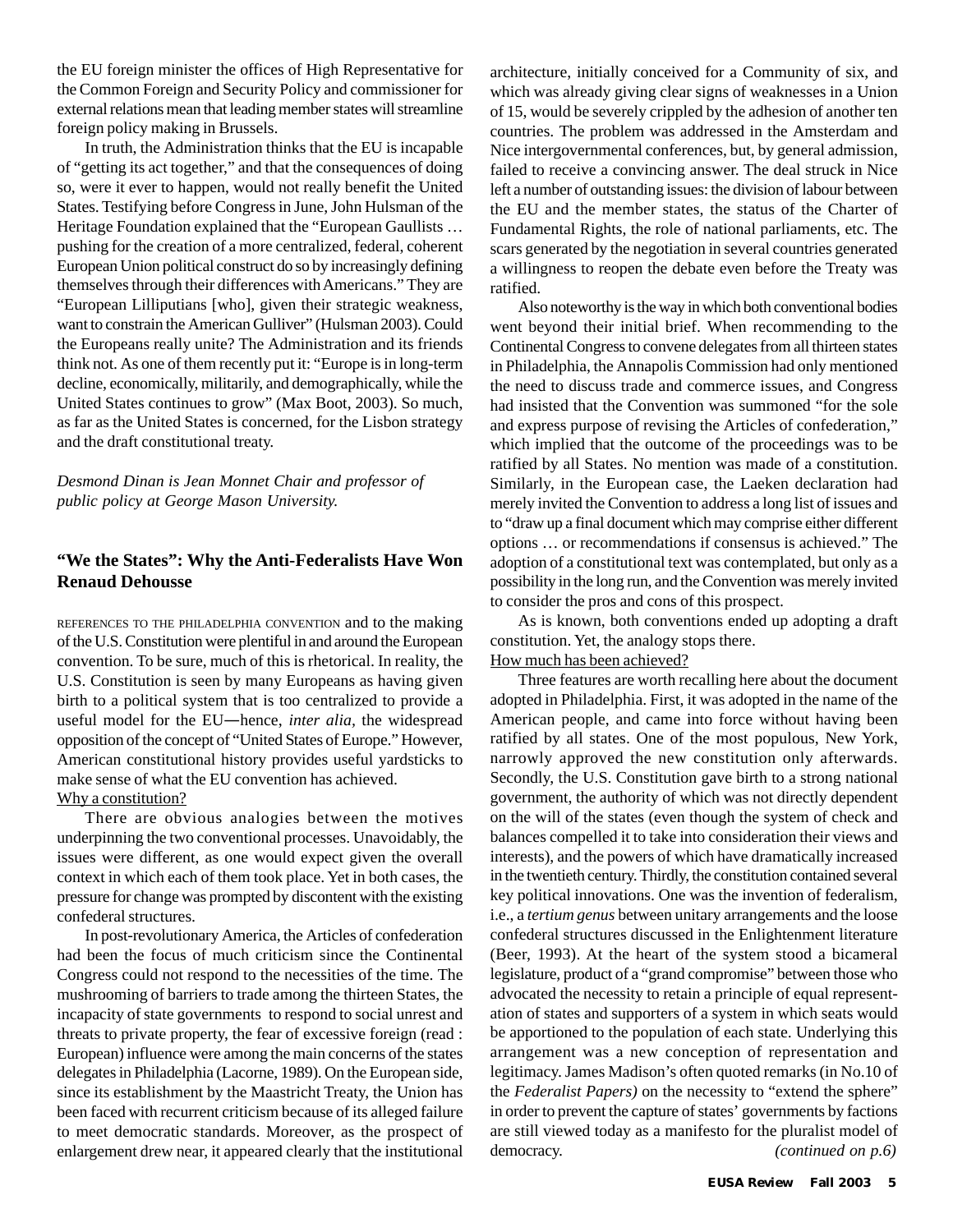#### *(Dehousse, continued from p.5)*

All these elements stand in sharp contrast with the European Constitution. While ostensibly coined in constitutional language, this latter text is essentially a consolidated version of earlier treaties. The reference to a constitution is a pure *trompe l'œil* for, pursuant to the Laeken roadmap, it will now be reviewed by an old-style IGC, and will not come into force until it is ratified by all member countries, newcomers included. The states, and not the people(s), will remain the masters of that treaty.

As regards its content, the draft constitution is dominated by states' fears to see their influence diluted in the European system. Large states were concerned to avoid the emergence of strong European institutions, while smaller countries were afraid by the prospect of a domination by "big" member states.

These fears are apparent in the institutional structure designed by the convention. Thus, it was felt necessary to reassert that the political leadership of the EU rests with the European Council. To consolidate that leadership, an office of President of the European Council has been established, while the responsibility for policy initiation, coordination and control of the implementation still rests with the Commission. To compensate for what was perceived as a victory of the big member states, equality has been the motto as regards the composition of the Commission: though the number of fully fledged commissioners will be inferior to the number of member states in the longer term, each country will be entitled to its own Commissioner every two terms. This is likely to undermine the Commission's representativeness of by preventing large countries from having "their " commissioner in each executive, as common sense would dictate.

A similar conservatism is apparent in the provisions on foreign policy. The Constitution has institutionalized competition between three poles for the leadership of EU external relations: the new foreign minister, the President of the European Council and the Commission, which will retain responsibility for a wide range of "soft policy " instruments: trade, development policy, etc. The discussions at the convention on the status of the EU diplomatic service outside of the Commission does not augur well of the way this odd *ménage à trois* will function. Moreover, the large member states have made it very clear that they were not willing to relinquish their autonomy in the field of foreign policy*—*hence, inter alia, their refusal to accept more QMV in that area. The Foreign Minister will certainly have to struggle to establish his/her authority.

States' individual concerns thus appear to have prevailed over the interest of all in devising an efficient system of government. Moreover, innovations were actually rather scarce. The novel features of the constitution are hardly new ideas: the necessity of a stable President had been advocated by Giscard d'Estaing a decade ago, the streamlining of legislative instruments had been suggested by the Commission during the Maastricht IGC, while the dismantling of the pillar structure was initiated in Amsterdam. Ironically, the only unquestionable elements of consolidation of the "central" institutions (the extension of QMV and of co-decision) are strikingly similar to those of the last intergovernmental conferences.

Debates in the convention had confirmed the existence of two camps: on the one hand, the Federalists, who militated in favor of stronger European executive, legitimated by universal suffrage; on the other hand, the supporters of an intergovernmental system, in which legitimacy is primarily derived from national governments. Despite months of hard work, the convention was unable to hammer out an innovative compromise between the two. The so-called "European constitution" displays more elements of continuity than elements of rupture with the past. To the extent changes were introduced, they were primarily motivated by the desire to prevent the emergence of a stronger central government. In other words, to use U.S. constitutional terminology, the Anti-federalists, supporters of states' rights, have had the upper hand.

#### Why have the anti-federalists prevailed?

Several reasons come to mind to explain this outcome. Antifederalist feelings have been gathering strength in the last decade. Since the Delors Commission, national governments have come to learn that their freedom of maneuver can at times be severely limited by European constraints. Preserving their autonomy against encroachments by European institutions has become a regular concern in several countries. Many political innovations of the past decade (from the High Representative for Foreign Policy to the OMC) bear evidence of this concern, which was also quite apparent in the Laeken agenda.

The absence of a clearly identified political project was also felt. Europe has always been a project-based polity, in which transfers of powers to supranational institutions were accepted mainly because they were necessary to achieve common objectives. The common management of coal and steel policies, the common market, the 1992 program or the single currency rallied broad support, which made it easier to agree on important institutional innovations. In contrast, the agenda of the convention was confined to institutional issues. Problems were approached in an abstract fashion, which created an artificial divide between larger and smaller countries, and ultimately weakened the prointegration camp.

But the way the reform process was designed also had strong implications: national governments, many of which were far from enthusiastic about the convention, had indicated that its results would have to be assessed by an IGC. This forced convention members to take into consideration the views put forward and the warnings of governments' delegates. Convention President Valéry Giscard d'Estaing repeatedly came under fire for spending more time negotiating with national governments than deliberating with his fellow convention members. Last but not least, governments played an active role on the floor of the convention. Several of them decided to send in political heavyweights (generally their foreign minister), which transformed the last months' discussions into a kind of intergovernmental negotiation. The main problem was no longer to identify the best response to be given to common problems, but rather the concessions needed to appease one government or the other.

Together, these elements explain why the individual concerns of the states prevailed over common ambitions. As a result, the eventual compromise does not differ substantially from that of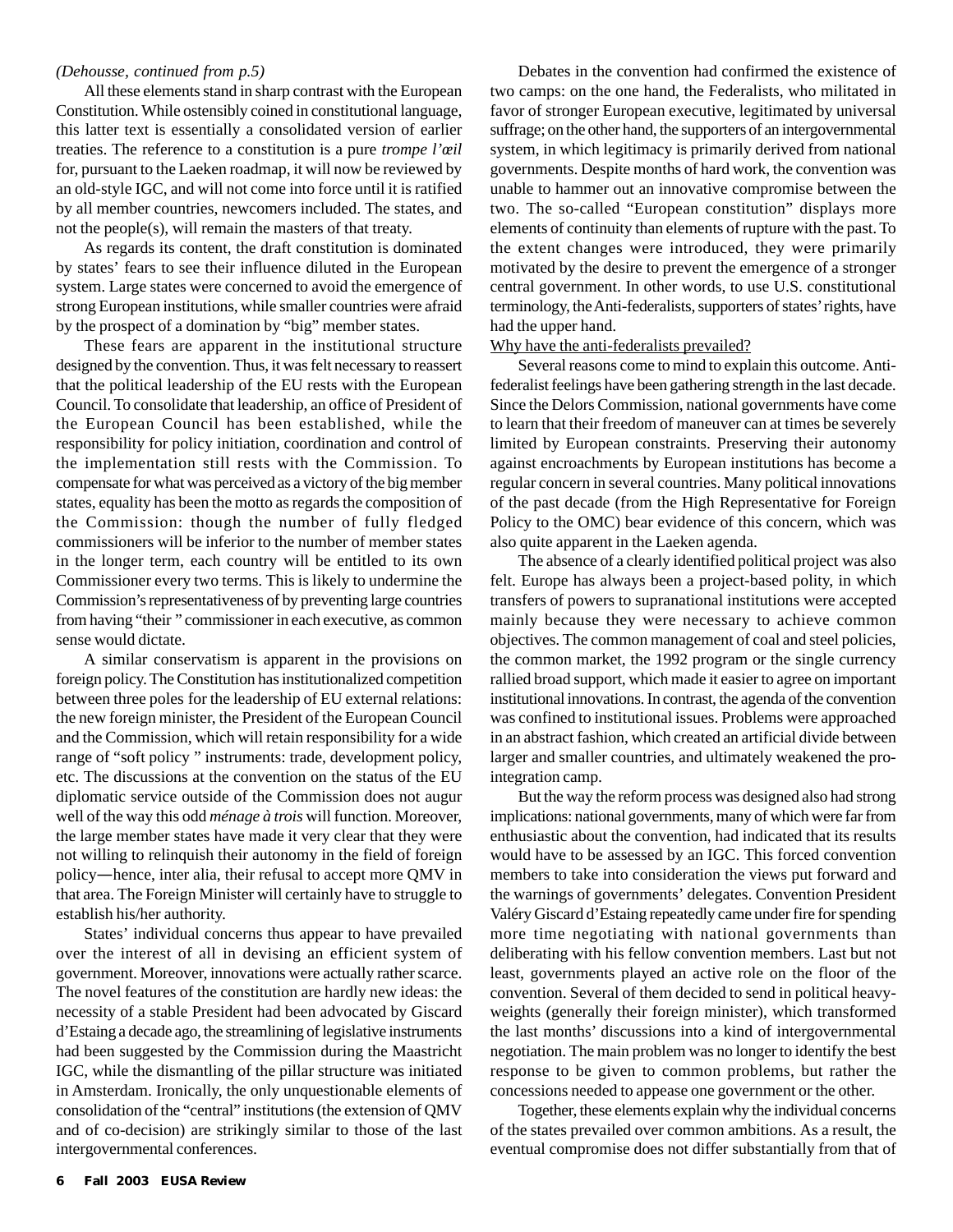earlier institutional reforms. Hence this paradox: whereas the U.S. constitution was largely drafted by supporters of a stronger national government, for whom federalism was only an acceptable compromise, the European Constitution rather reflects the views of Anti-Federalists who hid their desire to preserve the status quo behind a pro-European discourse.

*Renaud Dehousse is Jean Monnet Chair and professor at Sciences Po, Paris.*

#### **References**

- Boot, Max (2003) "Continental Divide: America Needs a Serious Europe Policy," *Weekly Standard*, 8/38, June 5.
- Beer, Samuel (1993) *To Make a Nation*. Cambridge: Harvard University Press.
- *Fox News* (2003) "The Big Story with John Gibson," June 10. Giscard d'Estaing, Valéry (2003). The Henry Kissinger Lecture, Washington, DC: Library of Congress, February 11.
- Hallstein, Walter (1963) "The European Economic Community," *Political Science Quarterly*, 78/2, June, 161-182.
- Hulsman, John (2003) Prepared statement for the House Committee on International Relations, Europe Subcommittee, hearings on "The Future of the Transatlantic Relations," June 11.
- Kristol, William (2003) Remarks, conference on "The United States and France After the War in Iraq," organized by the Center on the United States and France, Brookings Institution, Washington, DC, May 12.
- Lacorne, Denis (1991) *L'Invention de la République: Le Modèle Américain*. Paris: Hachette.
- U.S. House of Representatives (2003) Committee on International Relations, Europe Subcommittee, hearings on "The Future of the Transatlantic Relations," June 11 and 17.

#### **Archive of European Integration http://aei.pitt.edu**

THE ARCHIVE OF EUROPEAN INTEGRATION (AEI) is an on-line repository for non-commercial, non-governmental publications (short monographs, working or policy papers, conference papers, etc.) dealing with any aspect of European integration. The AEI is hosted by the University Library System at the University of Pittsburgh with the co-sponsorship of EUSA and the Center for West European Studies/EU Center, University of Pittsburgh. All those who presented papers in person at the 2003 EUSA Conference in Nashville may post their conference papers on the AEI.

Anyone can access and download materials on the AEI. The search engine allows searching by author, title, keyword, year, etc. The AEI editors invite all with appropriate papers to submit them to the AEI. If you wish to deposit papers in a series, you must contact the AEI editor before beginning deposit of papers. With questions about the AEI, e-mail  $\langle$ aei@library.pitt.edu $\rangle$ .

# **Teaching the EU**

*Editor's note: This column is written by members of EUSA's "Teaching the EU" Interest Section. For details about the Section, please visit* www.eustudies.org/teachingsection.html.

#### **Integrating EU Curriculum at the High-School Level Alamanda Griffin and Monique Hofkin**

ASIDE FROM EUROPHILES, ONE MIGHT ask why the study of Europe needs emphasis in American schools, some of which are already overwhelmed with more immediate concerns such as teaching English to its immigrant students or helping students understand the basics of their democratic government. Why then should European issues be deemed a necessary component for inclusion? If we look at a larger picture—one where America is seen in comparison to other countries—the answer seems clear. Americans have an aggrandized sense of self. There is, even if simply due to geographic location, a disconnect between how we see ourselves in the global context.

Tie this together with the immediate impact of the economic relationship between the U.S. and Europe, the socio-cultural divide between the U.S. and Europe (think death penalty and the environment), and the touchy military-strategic partnership built on NATO (and put under stress by the War on Iraq), and we realize the importance of the EU to the United States for the foreseeable future. This country's educational system cannot afford to ignore the global economy and the rising demand for a workforce equipped with international knowledge and skills. The broadening of Americans' knowledge base must include a closer study of the European Union.

A good place to start is at the high-school and middle-school levels. Based on this objective, the New Europe project at the Center for European Studies at New York University (NYU) was originally conceptualized from a \$500 Community Service Grant. Using thematic components, we led an eight-session program on Europe in a local Manhattan middle school. An example of one of the thematic components was the creation of nation states where the students were asked to present the government, geography, and national resources of their fictional state and then asked to highlight the similarities and differences between each state. We felt this was very successful. At the same time we were getting feedback from our professors at NYU about their own experiences with limited college-freshmen level of knowledge regarding European issues, in particular topics regarding the EU. We began discussing larger scaled outreach programs on the high school level.

Simultaneously our attention was drawn to a grant offered by New York University in the area of curriculum development. Supported by the Center for European Studies at NYU, we were awarded the grant (2001) and were able to develop and implement a program targeting public high school teachers. In an effort to increase awareness on the high school level of European issues, in particular of the EU, we initiated the *(continued on p.8)*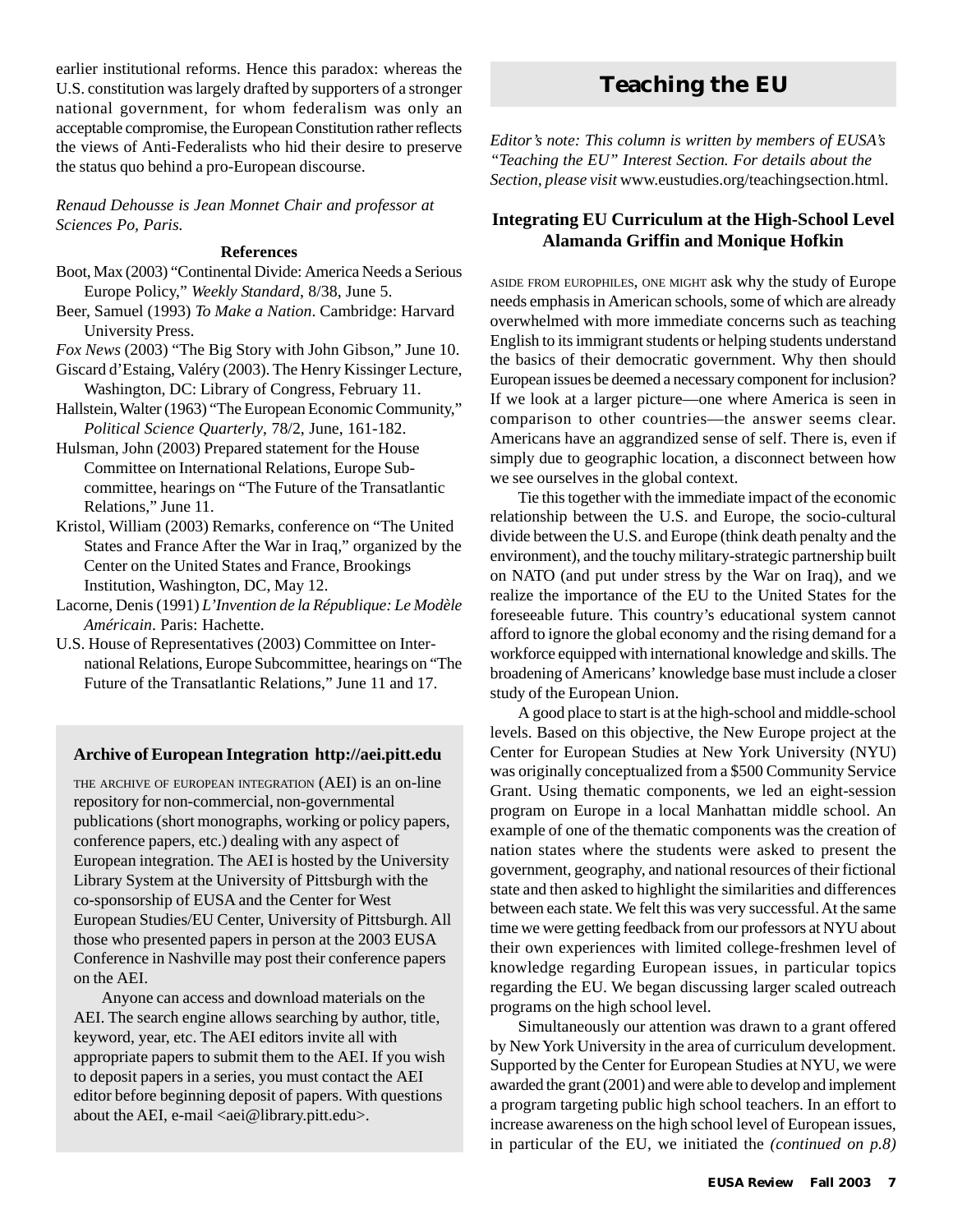*(continued from p.7)* "New Europe" seminar. Our operating budget was approximately \$14,000. This covered advertising costs, honorarium for non-NYU speakers, and travel grants offered on a competitive basis for participating teachers.

Twenty teachers representing public high schools from all over the New York City area including high schools with competitive admissions processes such as Stuyvesant and Brooklyn Technical high schools participated. Two-hour, ten weekly seminars were conducted each semester of the 2002 academic year. Speakers and topics covered areas from immigration to the euro. Our feedback from the high school teachers indicated they enjoyed the seminars but felt overwhelmed by the amount of material. They were also concerned with how to translate what they learned into lesson plans and then how to integrate all of this into the curriculum.

Our culminating activity was the generation of lesson plans. At this point we involved Ann Snoyenbos, the reference librarian for West European Social Science at Bobst library, NYU. We found that teachers didn't always know where to find primary sources. They were uncomfortable using the Internet to research Europe, and their school libraries often lacked the facilities to support research. They also expressed concern that they couldn't assign research projects that are dependent on Internet access even though this is one of the most accessible ways to get information on Europe. Snoyenbos also reviewed possible Web sites the teachers could search when competing for a "New Europe" travel grant.

Those interested in travel grants needed to propose a collaborative project with an NGO, government organization, University, or high school in a EU country and illustrate how it may be useful in lesson planning. Snoyenbos also constructed a comprehensive Web site for teachers to access information and classroom resources with links to pedagogy, EU resources, maps, news and current events, associations for the study of Europe, cultural sites, and video sources. Please visit <www.nyu.edu/ gsas/dept/europe/links/links.html>.

During the lesson planning stages of our seminar the teachers worked in small groups and produced lesson plans like document based questions and problem based learning models. For example, the document-based question was a cartoon from a British newspaper representing a point of contention between UK and EU relations. Students were asked to explain the message conveyed by the illustration. On the problem-based learning model, students were asked to debate a (then) current issue confronting the EU such as the adoption of the euro.

The teachers commented on time restraints*—*namely preparing their students for the Regents Exam. Since the material we were generating was not on the standardized test, there was no real guarantee that it would be used in the classroom. Originally we placed the Regents Exam at the end of our target list. As coordinators we realized a major oversight*—*the Regents dictated the curriculum.

Following this experience, in the spring of 2002, the New York City Alternative School System contacted the Center for European Studies at New York University. The New York City Alternative School System promised the New Europe program that they would supply between 20-25 teacher participants each receiving \$35 per hour of participation. The NYC Alternative School System also ensured the New Europe program that they would be able to integrate the lesson plans generated in the program into their curriculum. This presented us with an excellent opportunity to test the premise that information concerning modern Europe, in particular the European Union, could successfully be integrated into the classroom.

Once the NYC Alternative School System signed on as a collaborative partner with the New Europe Seminar, several changes were made to the structure and content of the seminar. Most importantly, local librarians would begin participating in this project. In Fall 2002, the NYU Western European Social Science Librarian met with the Project Coordinator for the International Bridges Program, Office of the Alternative Schools and the Library Liaison for Alternative Schools to determine the best way to bring the libraries and librarians into the New Europe Program. As a result of these discussions, the library component of the Fall 2002 New Europe program was expanded to include: 1) a presentation for all participating teachers at the start of the program, in which the New Europe Web page was introduced, 2) the Western European Social Science librarian from NYU would attend all of the New Europe seminars in order to answer questions that might arise about research methods, and 3) a presentation by the NYU librarian to a gathering of the Alternative High School librarians, not just those from schools participating in the New Europe program. The goals of the New Europe program were presented to the librarians so that they would be able to help both teachers and students with research. The school librarians made useful suggestions for making the New Europe Web page more user friendly. The librarians also asked for a list of core materials they could request for their libraries. This last item should be ready for distribution by Fall 2003.

In March 2003, there was a meeting with the recent participants of the New Europe seminar teachers from the Alternative School System for New York City. This group meets once a month as a single group and several times a month in smaller special interest groups to concentrate on specific subject areas. Currently, the individual groups are addressing four content areas with respect to the European Union. One group is working with the current state of EU-U.S. relations. This group explores the development and implications of a common EU foreign policy. A second group deals with the concept of European identity and citizenship. A third group works with the developing European Union policies concerning immigration, and the fourth group on curriculum implementation methods. This fourth area of investigation, curriculum implementation, targets synthesizing the creation of the other groups' lesson plans into unit plans. This group is also concerned with how students can learn about the EU on their own. To this end, this group is already working on the creation of a web site with links to different sites pertinent to issues confronting the EU specifically designed for students. This group has also envisioned an interactive web site that serves as a lesson repository, as well as the creation of a materials repository where teachers can acquire materials to aid in the teaching of the European Union.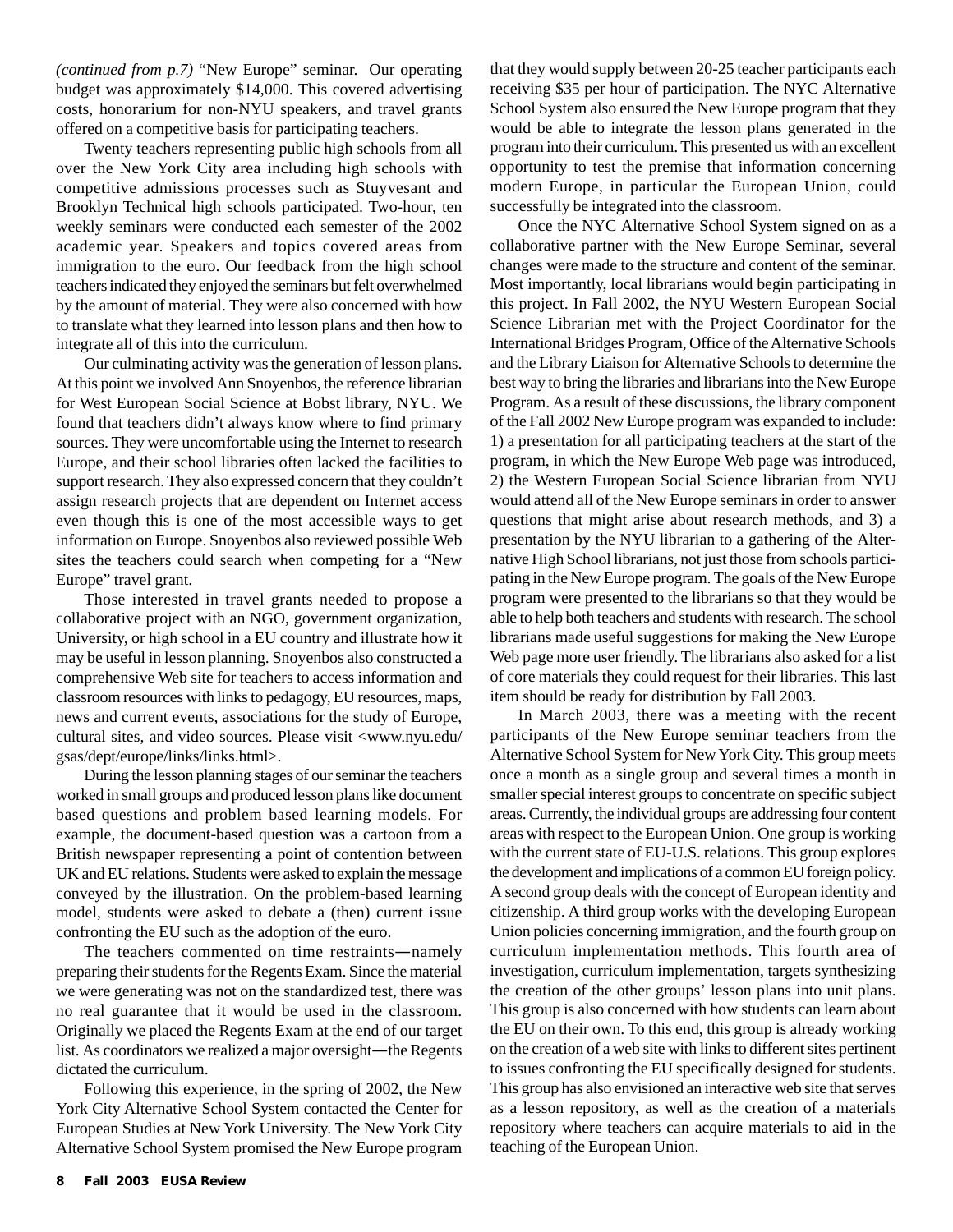Several of these teachers were concerned about how to best facilitate for their students a view of the European Union outside of the American lens. One consideration is the combining of lesson plans on the EU with a program in which American students engage in ongoing correspondence with European students. Through this program, American and European students could exchange ideas and opinions concerning specific topics. American students would also gain the benefit of witnessing first hand how different aspects of the EU directly affect the daily lives of European students. A second program under consideration is the creation of a student participation program simulating the EU. One such program, EUROSIM, or European Union Simulation, is already in place at the university level.

There are unrelated concerns that threaten the future success of this program. Specifically, there exists a cultural disconnect between the NYU and Alternative School community. The Alternative School coordinators have expressed concern that NYU professors aren't specifically trained to teach. Typically NYU professors in the area of political science and history have little to no experience teaching on the high school level. This, claims the Alternative School, keeps the seminars functioning at very high academic levels while sometimes failing to provide material appropriate for use in the average high school classroom. NYU faculty members have cited a lack of communication on the part of the Alternative School coordinators as to their specific requests. Still, several NYU faculty members have expressed a willingness to go into participating public school classrooms. NYU staff and faculty have also expressed concern regarding a general lack of respect for professors' time. Alternative School coordinators scheduled events that overlapped NYU faculty presentations. Additionally, the coordinators have demonstrated complete allegiance with their staff. Specifically, one teacher attacked the credibility of a professor during a seminar session. The coordinator present appeased the outspoken teacher rather than apologizing to the offended professor. As a result, NYU professors are less inclined to participate in what they consider a hostile environment. In short, these personality clashes, while seemingly petty, endanger the continued success of the program by continuing to drive a divide between the two institutions. As we continue to monitor the progression of this project, we have faith that the main objective of getting high school students curious and knowledgeable about the EU is a shared and bonding goal.

We found these elements to be vital for running this program: • Find out which schools and organizations share your interest there may be additional funding.

• Ask your participant group what they expect to gain from the seminar*—*this will help you design the program more effectively to each group.

• Encourage the participation of local librarians*—*they are an often overlooked but extremely useful resource.

• Find a local school, school district, or organization that will support the teachers' integration of EU curriculum.

• Diplomacy and persistence are key.

*Alamanda Gribbin teaches EUROSIM at NYU and Monique Hofkin is an ABA instructor and grant writer.*

# *.* **Spotlight on Finland**



Missions Embassy of Finland, 3301 Massachusetts Ave. NW, Washington DC 20008, tel. 202.298.5800, fax 202.298.6030, e-mail <info@finland.org>. Consulates in New York and Los Angeles.

 *Helsingen Sanomat*, English-language daily newspaper, international edition on-line at  $\mathbf{\tilde{R}}_{1}$ 

 $k4/8$ 

 $\mathbb{R}^2$ 

.

866, , , 10017, .

, and the same interaction of  $\mathcal{L}_\mathcal{A}$ 

212.821.0225, fax 212.750.4418, e-mail: <info@ finlandtrade.com>, Web: <www.finlandtrade.com>.

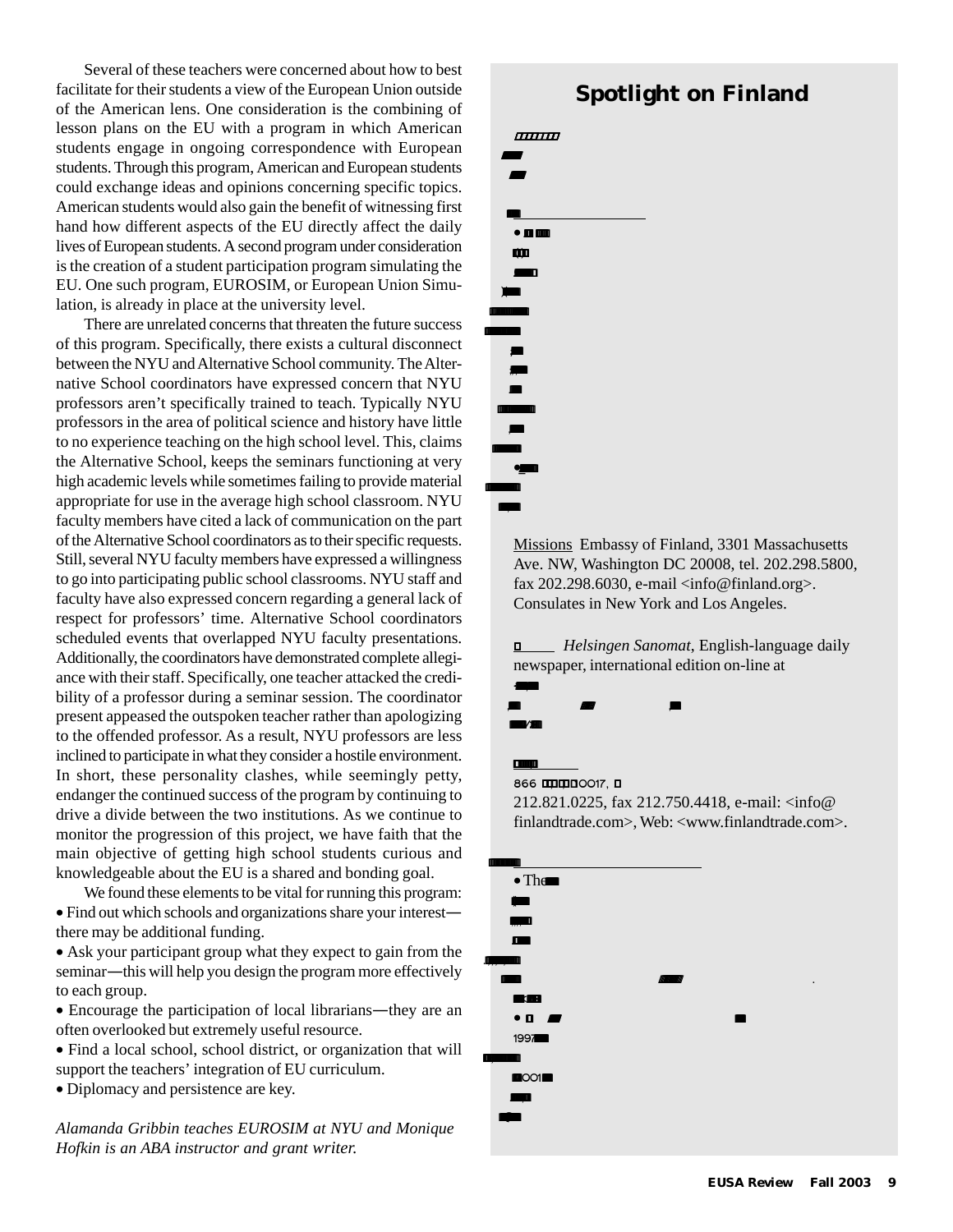#### BLACKWELL AD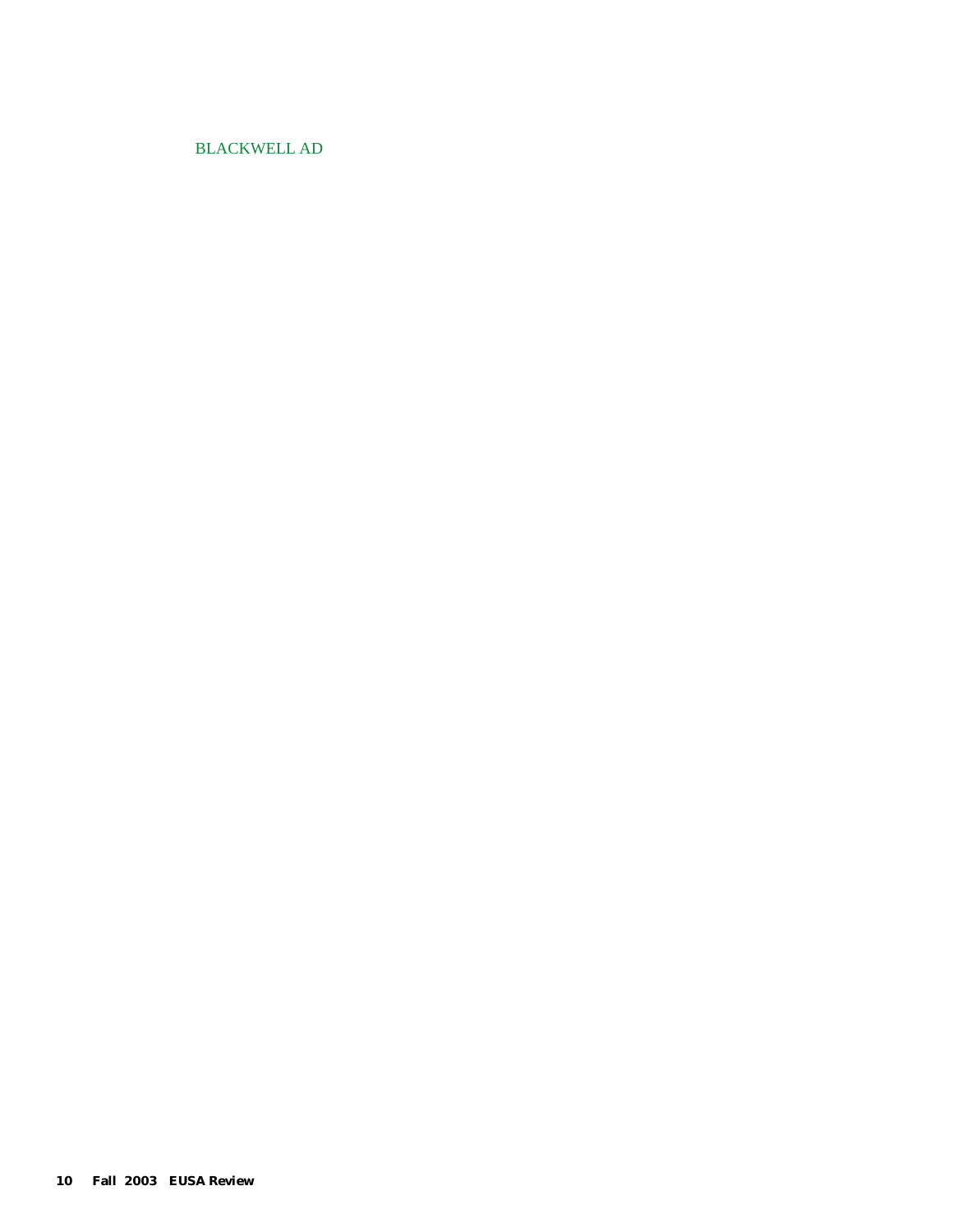# **Book Reviews**

#### **Brian Hocking and David Spence (eds.) Foreign Ministries in the European Union: Integrating Diplomats. Basingstoke, UK: Palgrave Macmillan, 2002, 295 pp.**

"EUROPEAN FOREIGN POLICY" IS AN imprecise term. To some, it reflects attempts by the European Union (EU) to construct a common foreign (and security and defense) policy. To others, it is the study of how member states make foreign policies directed toward the EU, other member states, and non-European entities. Yet another interpretation is that the international interests and preferences of Europe are homogenous, or at least different from those of other countries or regions. The term also is confusing, in that it is not clear whether it refers to "traditional diplomacy," foreign economic policy, or security and defense policy*—*either individually or collectively. As a result of this imprecision, the study of "European foreign policy" covers a wide array of issues, units of analysis, methodological approaches, and stimulating research questions. Foreign Ministries in the European Union is a valuable addition to this literature, and like all good books, it raises almost as many questions as it answers about the wider subject of European foreign policy.

Hocking and Spence are interested in national foreign ministries, specifically the tension between the views that "the traditional state-centred diplomatic machinery … [is] … a key institution of the international system and a major resource through which governments pursue their policy objectives," and that "the twin forces of globalization and regionalization are challenging governments and have dramatically diminished the significance of these traditional instruments of diplomacy" (p.1). This is a particularly interesting question within the context of the EU. Given its institutional development, the EU is sometimes seen as having moved beyond traditional foreign policy processes, even though foreign ministries remain key players in the organization's decision-making. At the same time, much of what the EU does (devises and administers policies in the areas of agriculture, economics, development, etc.) more closely resembles a supranational version of domestic politics rather than foreign policy. However, the focus of Foreign Ministries in the European Union is even narrower than a study of the current roles of the foreign ministries of EU member states. The authors are specifically interested in how European foreign ministries perform the coordination of EU-level aspects of domestic policy, and the provision of national input to EU external relations. The authors contend that foreign ministries act as more than simply "gatekeepers," or filters between domestic and international environments. They opt instead for the image of "boundaryspanners." The distinction is important*—*not just for EU members, but for all foreign ministries given the permeability between domestic and international policy and the territorial state. "Whereas the gatekeeper image rests on the assumption that its key objectives lie in controlling national boundaries and insulating

the state from its environments, the boundary-spanner image defines this in terms of mediating within and across spaces represented by the points of interface between the state and its environments" (pp.12-13). More simply, foreign ministries can best be viewed as coordinators of policies among bureaucratic units, most of whom are experiencing a blurring of domestic and international policy. As Hocking rightly notes in the book's final chapter, the coordination imperative has both a horizontal dimension (that is, across national-level bureaucracies) and a vertical plane (as subnational regions become more involved in EU policies).

While adopting this general image of foreign ministries, the book proceeds to examine similarities and differences across EU member states, suggesting that political and bureaucratic cultures can account for variations. Organizationally, the book begins with introductory chapters by each of the editors on the roles of foreign ministries in the EU and ends with a concluding chapter written by Hocking. In between are thirteen chapters on the foreign ministries of each member state (Greece and Luxembourg excepted) written by experts from those countries. Helpfully, most chapters conclude with statistical information, such as foreign ministry budgets, staff size, and number of overseas missions. While the focus of this book is not on the EU's Common Foreign and Security Policy (CFSP), most authors do explain how CFSP has impacted the structure and influence of national foreign ministries.

This structure is convenient in that it allows for comparisons between countries. For example, we learn that the Irish Department of Foreign Affairs has been strengthened and empowered through its European involvement, France's Quai d'Orsay has had to struggle with other national bureaucracies to maintain its influence in the EU, and Finland's Foreign Ministry underwent the most comprehensive reform in its history as a consequence of its membership in the EU. Such comparisons provide fascinating insights into how historical, cultural, political, and institutional factors can shape the organizational structure of national foreign ministries, and their relationships to other ministries and the EU. On the other hand, one could conceive of a similar book arranged by EU policy area (trade, environment, immigration, etc.) that compares the relative influence of foreign and other ministries in shaping state-level positions. The structure chosen by Hocking and Spence allows us to compare similarities and differences among European foreign ministries, at the expense of a better understanding of how EU-level policies are constructed. It is a trade-off we can understand and value, but one that also has some limitations.

A more serious drawback is an absence of any discussion about the foreign ministries of any of the ten Central and Eastern European countries that will join the EU next year. Given the historical relevance of the next expansion, it would have been beneficial to include chapters comparing at least a few of the foreign ministries in Central and Eastern Europe, and how their relationship to the EU and its institutional machinery has evolved since the early 1990s. However, this subject is so rich and, admittedly, extensive that it would be a perfect topic for a subsequent book.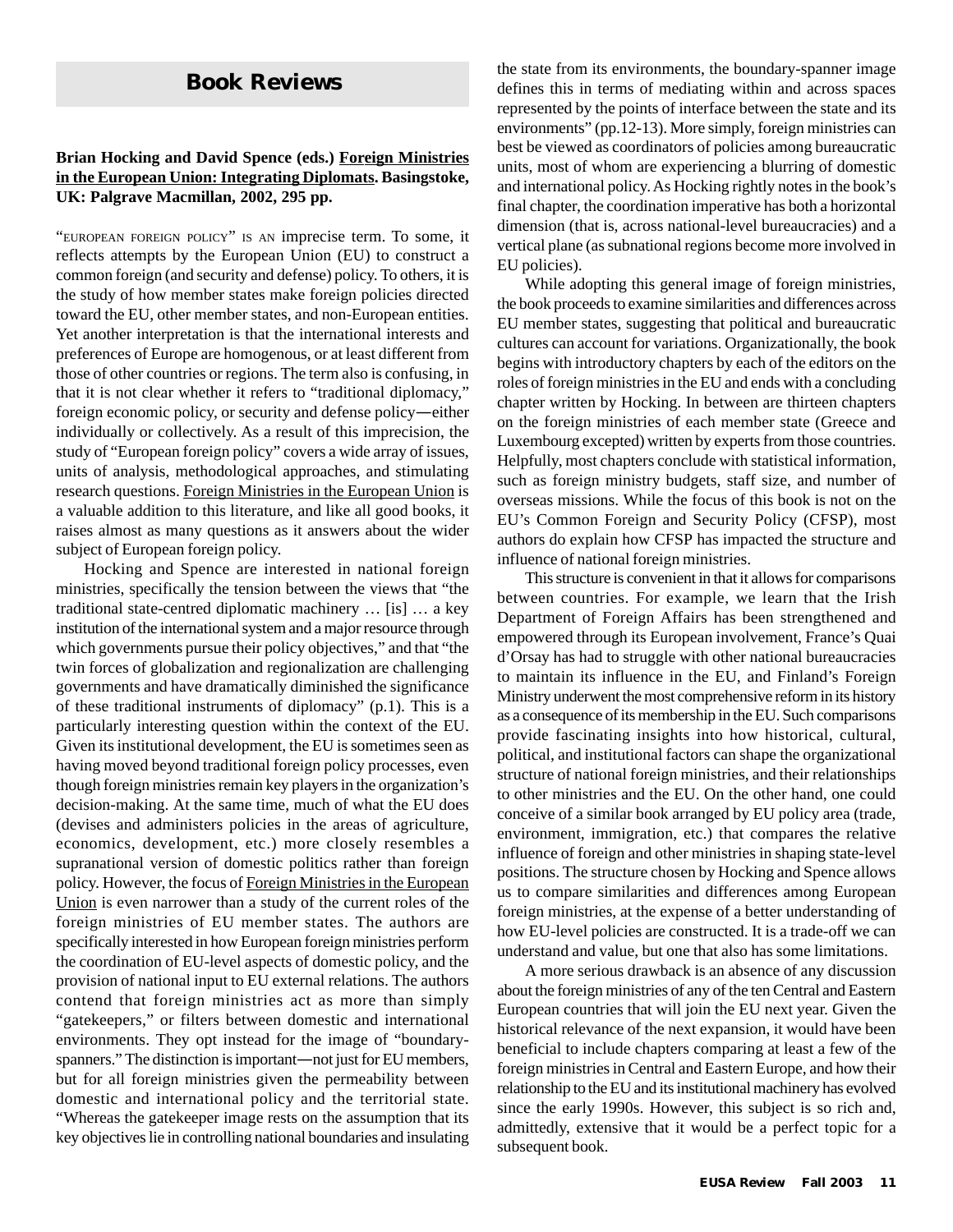An underlying theme in Foreign Ministries in the European Union, best articulated by Spence, is that "there can be no doubt that the locus, focus and public diplomacy of this emerging [European foreign] policy will be in Brussels and not in national foreign ministries" (p.34). While perhaps true in the long run, events leading up to and following the recent war with Iraq suggest that national foreign ministries*—*not the EU*—*will remain dominant in the core areas of foreign policy: war and peace. Thus, while we can accept Hocking's proposition that it is "the intergovernmental processes of the CFSP, where foreign ministries emerge as having the greatest scope for initiative" (p.278), a useful addition to the book would be a chapter specifying precisely how CFSP and the EU's evolving role as a global actor are shaping (and have been shaped by) European foreign ministries.

Despite these minor criticisms, the editors and contributors to this book have produced a very important work on European foreign policy. Their interest is in a fairly specific and understudied dimension of European foreign policy, and they have done an admirable and thorough job of illuminating similarities and differences among European foreign ministries, and persuading this reviewer of the applicability of the "boundary-spanning" and "coordinator" images of national foreign ministries.

> **Terrence Guay American University**

#### **Mark A. Pollack. The Engines of European Integration: Delegation, Agency, and Agenda Setting in the EU. Oxford and New York: Oxford University Press, 2003, 496 pp.**

**\_\_\_\_\_\_\_\_\_\_**

ARE THE EU'S SUPRANATIONAL INSTITUTIONS the engines of integration or at least an engine of integration? By applying principal-agent theory to the relationship between the EU's supranational institutions as agents, and the EU member governments as principals, Mark Pollack tries to answer this question theoretically and empirically. The primary argument of the book is that the member governments of the EU "delegate power and discretion to the European Commission and the Court of Justice in order to reduce the transaction costs of EU decisionmaking, and that they deliberately design and tailor a wide range of control mechanisms to limit agency discretion and maximize the benefits of delegation across issue areas and over time. Once created, however, supranational agents develop their own distinct preferences, generally for greater integration, and they pursue these preferences as "engines of integration," albeit within the bounds of the discretion allocated to them in the original act of delegation" (p.19). Three questions thus arise, and Pollack deals with each of them extensively: the delegation question (what types of functions, and under what conditions do principals delegate power and discretion to supranational agents?), the agency question (what is the extent to which, and what are the conditions under which a supranational agent can pursue its own preferences, if any?), and the agenda-setting question (what is

the ability of a supranational agent like the Commission to influence policy-making among its legislative principals?). Pollack does so by first analyzing these questions theoretically and then by testing the resulting hypotheses empirically. He thereby provides a clear and nuanced picture of the merits of applying principal-agent theory to EU decision-making and European integration.

For delegation and discretion, the reduction of transaction costs is the overarching factor, at least as far as delegation to the Commission and to the Courts are concerned, if not to the European Parliament. There, ideological concerns on the democratic deficit matter more. The discretion granted is related to the unavoidable agency losses, the benefits of delegation (in terms of dealing with uncertainty and credibility, and promoting the speed and efficiency of policy-making whenever necessary), and the concern not to jeopardize these by restricting discretion too much. In addition, the problem of common agency (multiple principals) has its effects on discretion as well, as conflicts among several principals affect their ability to sanction an agent guilty of shirking. Through a detailed analysis of the treaty provisions and of secondary legislation, Pollack shows the variety in the extent of delegation and discretion granted by the member states to the European Commission, the Court of Justice, and the European Parliament. As far as the Commission is concerned, his analysis shows the role of credibility concerns (as it largely does for the subsequent analysis of the delegation to the Court of Justice), and speed and efficiency concerns, although, as Pollack observes, the picture from the treaties is clearer and more straightforward than for secondary legislation. Likewise, his analysis of the comitology system*—*partly based on references to already existing studies, and partly based on his own empirical work*—*shows that the member governments "tailor their comitology preferences according to the specific area or even specific piece of legislation to hand, as a function of their substantive interests in a given issue area and their estimation of the Commission's likely behaviour in that area" (p.139).

Delegation to the European Parliament is another story however. Principal-agent theory seems less relevant here as ideological concerns, rather than concerns about uncertainty or credibility, prevail. However, the detailed analysis of the Parliament's power in the different EU legislative procedures, and the scope of these procedures shows that the effects of ideological concerns on the discretion granted is mediated by two factors: each government's substantive interests in an area, and each government's calculation of the likely (distributional) consequences of increased EP powers.

Besides the question of delegation and discretion, Pollack deals extensively with the question of agency and agenda-setting. From an analysis of the preferences of each of the supranational institutions*—*in which the conclusion clearly is that they behave as competence-maximizers, and thus as potential engines of integration*—*Pollack proceeds to an analysis of the conditions under which these agents are able to autonomously pursue their preferences in EU decision-making. He does so by engaging in the process-tracing of six cases: three related to market liberalization, and three related to EU-level regulation. The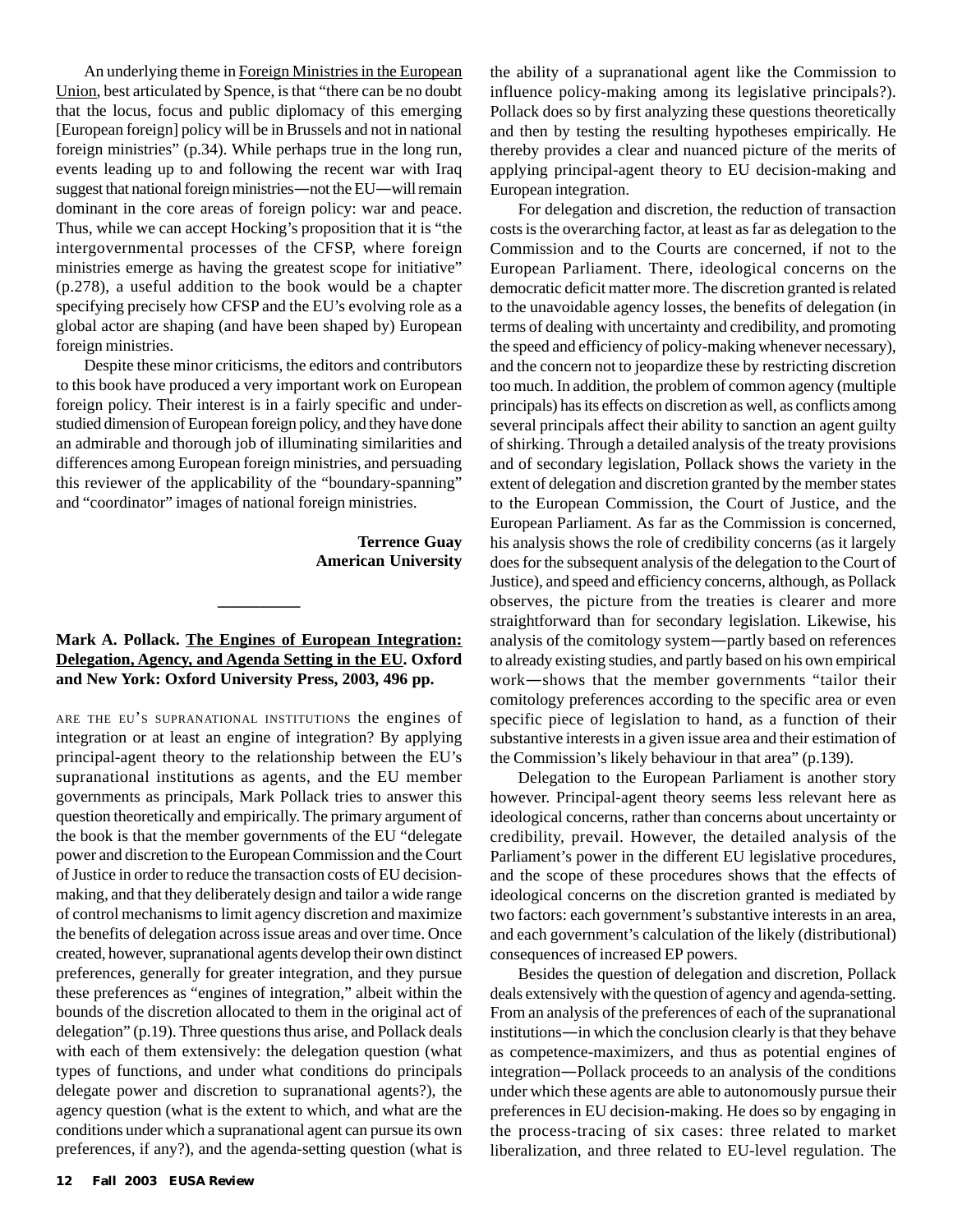**Dr. R. Daniel Kelemen Lincoln College Oxford University Oxford OX1 3DR UK E-mail roger.kelemen@politics.ox.ac.uk Fax 44.1865.279.802**

2004

.

. .

 ,  $\mathbf{r}$ 

outcome of this tracing largely corroborates the hypotheses formulated on the basis of what one can expect from principalagent theory. First, that supranational institutions do behave themselves as competence-maximizers, thereby strategically using the opportunities provided by both the decision-making context and the actions of the other institutions. The former refers to situations such as the interplay between the Uruguay Round negotiations, and internal EU concerns about the cost of the CAP in the case of the 1992 CAP reform. An example of the latter consists of the way in which the Commission used the emerging jurisprudence of the ECJ to strengthen its role in merger control.

Second, the supranational institutions have to act under the supervision of their principals. From the perspective of these principals, their ability to counter agency losses varies. It is the largest in the case of their ability to control the agenda-setting powers of the Commission, as the analysis on the CAP 1992 reform, and on the Working Time Directive indicates. In addition, formal powers matter as much as informal ones, as the practice of consensus-building and its detrimental impact on the Commission's ability to set the agenda shows.

The ability to counter agency losses becomes weaker in the case of the executive powers of the Commission. However, this ability is affected by the question whether the Commission's powers expire within a preset period of time (as was the case with the Commission's management of the Structural Funds), or whether these powers have been granted indefinitely. Thus, the default condition as created by the act delegating power to the agent matters (even if one can wonder why the Commission, in the case of the Structural Funds, failed to anticipate the member states' reactions, knowing that a renewal of its executive powers was coming up).

The ability to counter agency losses is smallest in the case of constitutional interpretation by the Court of Justice and the Court of First Instance, even if one cannot assume that the member states are powerless vis-à-vis an ambitious Court. Legislative, or even constitutional overruling remains a possibility*—*as the Barber case shows*—*even if the analysis suggests that reining in an ambitious court may depend as much on the member states as on other actors such as litigants, national courts, and the legal profession in general. But the role of the latter three is ambiguous as they play an important role in enabling the ECJ to be an ambitious player as well.

In sum, Pollack's book fulfills the ambition with which it begins: the ambition to clarify*—*through *inter alia* references to the already existing applications of principal-agent theory (mainly to congressional delegation of powers in the U.S.)*—*the possible contribution principal-agent theory can make to the analysis of European integration and EU policy-making. It is equally the ambition to empirically test this possible contribution. In doing so, Pollack succeeds*—*through a combination of different, but well elaborated cases and approaches*—*in using principal-agent theory, not as the engine, but as an engine to better understand European integration and policy-making. The clarity and depth with which this happens make this book more than recommendable to scholars and students of European integration and comparative politics.

> **Bart Kerremans Katholieke Universiteit Leuven**

#### **Catherine Barnard and Joanne Scott (eds.) The Law of the Single European Market: Unpacking the Premises***.* **Oxford: Hart Publishing, 2002, 414 pp.**

 $\overline{\phantom{a}}$ 

UNDERSTANDING THE DEVELOPMENT AND OPERATION of the single European market is arguably the key to understanding the EU, since the single market is the most developed of the EU's policies and lies at the core of many of the challenges facing the EU today, from that of democratic accountability to institutional choice among competing national and Community alternatives. This edited volume brings together leading European legal scholars (though largely from the UK) to assess the law of the single European market from multiple vantages. The volume's chapters take contrasting thematic approaches, looking at the single European market from such perspectives as the distribution of regulatory competence (the meshing of EU, home and host state regulation), mutual recognition, regulatory competition and reflexivity, tensions between norms of flexibility and uniformity, and enforcement methods. These thematic chapters are complemented by contributions addressing the connection of internal market policies with related areas, including competition policy, border controls, and external commercial relations. This book serves as a welcome addition for classes on EU law and politics, and for general research. The majority of the chapters are written from a broader perspective than a survey of EU case law, so that the book should interest political scientists as well as legal academics. (The chapters that focus predominantly on case law will be of greater interest to lawyers.) The strongest chapters, by Stephen Weatherill and Kenneth Armstrong, are models of legal research that place legal developments within the context of complex institutional, political and normative choices.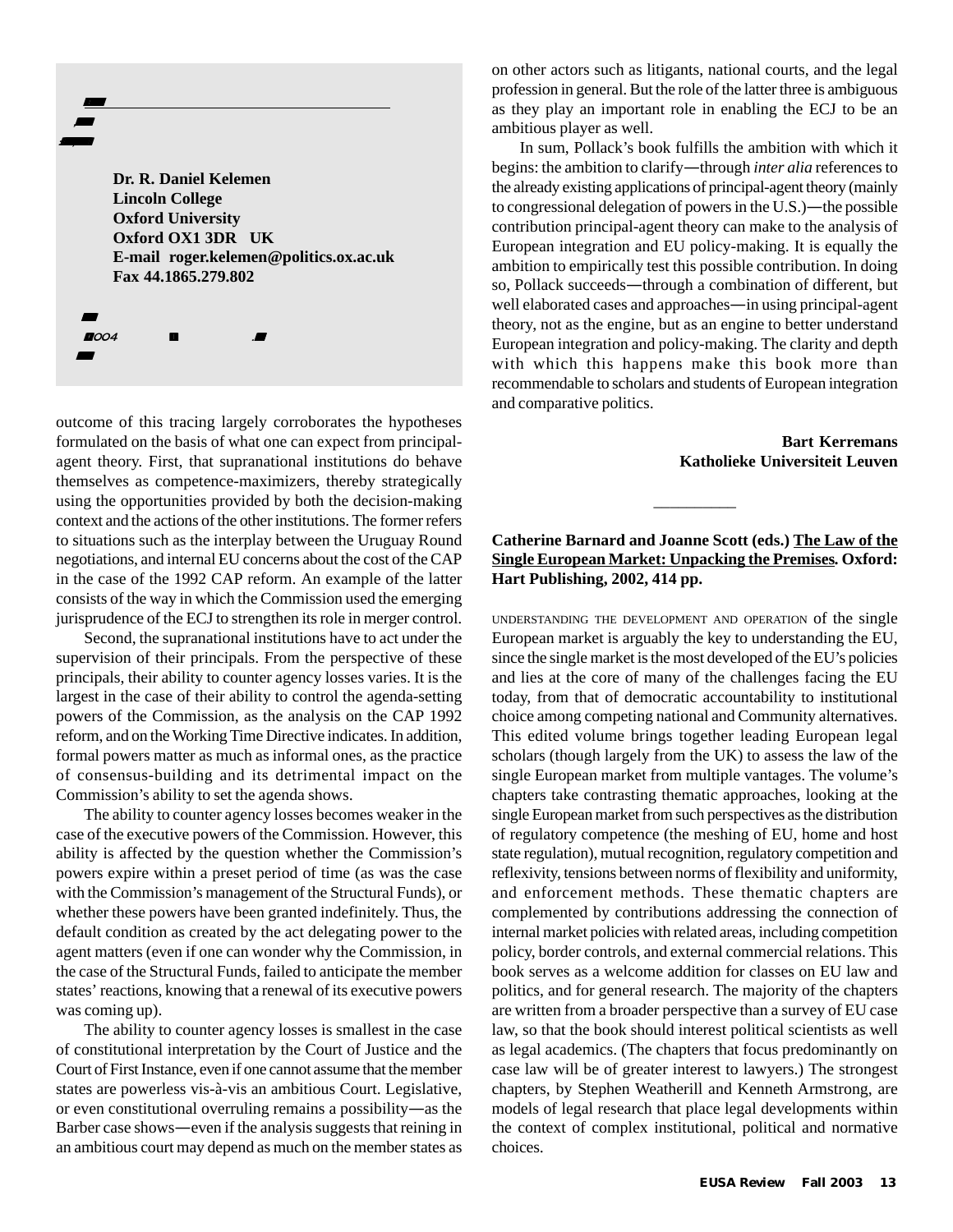The volume opens with Paul Craig's excellent historical overview of EU internal market law. The chapter assesses the law's development through the interaction over time of treaty revisions, secondary legislation, case law before the European Court of Justice (ECJ), and Community soft law policies. For example, the historical sub-sections on legislation address complementary techniques deployed, from different approaches to harmonization, to procedurally-oriented tools (including information disclosure requirements and the "open method of coordination"), to legislation mandating mutual recognition (as for the professions). These legislative techniques are placed in the context not only of EU case law and soft law policies, but also the implementation challenges posed and the normative tensions raised. As Craig points out, the very conception of the single market has shifted over time.

The second chapter is a fascinating contribution by Stephen Weatherill that uses the concept of regulatory competence as a way to understand EU internal market law. Weatherill examines the intricate ways in which regulatory competence is distributed in the EU, involving re-regulation at the EU level combined with regulation and enforcement shared between home states (where products are produced) and host states (where products are consumed). Weatherill views the Community method as involving institutional choices that do "not ... replace national political processes but rather ... require adaptation of existing national systems in order to induce recognition of the salience of un- or under- represented interests that are associated with the process of market integration" (p.67). Weatherill's chapter is particularly valuable for its close attention to how EU law is enforced, which he refers to as the "implementation imbalance." Weatherill addresses the challenges posed when EU law assigns primary regulatory control of traded products to home states (where goods and services are produced). His contribution assesses the risk that home states will favor their corporate constituents at the expense of consumers in host states, since host states retain only limited rights to bar imports of Community-produced products on public policy grounds.

Another outstanding chapter is that by Kenneth Armstrong concerning the application of the mutual recognition doctrine within the EU. Armstrong's chapter provides a nuanced account of the application of the mutual recognition doctrine as both a regulatory process norm aimed at restructuring national processes so that they become more "other-regarding," and as a means of policing the application of host state controls (through litigation before national courts and the European Court of Justice). Armstrong notes different techniques whereby host state regulators are to take into account a product's regulatory history in the state in which the product is produced. Armstrong puts forward an alternative vision of mutual recognition to that of regulatory competition, noting how the doctrine's application can also be viewed as a "basis for heterarchical learning between and across regulators" through "dynamic networks" (p.245). Armstrong's assessment of how the EU has experimented over time in the meshing of member state and EU regulatory regimes is important reading for anyone interested in the EU.

A number of excellent chapters also place EU legal developments in comparative perspective. George Bermann compares how U.S. and EU courts have applied the concepts of "proportionality" and "subsidiarity." Unlike most EU legal analysis that has focused on the Court of Justice's review of the proportionality of member state regulation, Bermann compares how U.S. and EU courts have applied the proportionality concept to assess the legality of federal legislation enacted in Washington and Brussels (could the ECJ ever take a Rehnquist court turn?). Gráinne de Búrca and Joanne Scott respectively unravel the complexity behind the concepts of "discrimination" and public policy exceptions to liberalized trade (clumsily dubbed "mandatory requirements" in EU jurisprudence). They point out how these concepts' meanings vary over time, as they always involve social and political choices. The authors compare the application of these concepts in EU jurisprudence with that of the World Trade Organization.

A number of the book's chapters address the issue of flexibility in EU law. For example, Nick Bernard examines simultaneous trends in which the EU adopts more "flexible" instruments of market integration while member states experience a "convergence of regulatory values" in light of European monetary union. Catherine Barnard's and Simon Deakin's contribution criticizes the ECJ for the incoherence of its market access tests, including that of "court-led deregulation." They promote the adoption of experimental regulatory techniques (such as the "open-method of coordination") and the use of a more "reflexive" approach in which EU law's explicit aim should be to induce "second order effects on the part of social actors" (pp.219, 224).

Finally, there are a number of chapters that relate other substantive areas of law to the creation of a single market. Elspeth Guild writes of the tensions between the EC's traditional "rightsbased approach" for the establishment of the single market and the inter-governmental Schengen approach to border controls, which includes "mutual recognition of nationally constructed concepts of internal security threats" (p.309). Albertina Albors-Llorens shows how the aims of EU competition law, unlike antitrust law in the United States, has privileged the establishment of a single market over consumer welfare-oriented economic analysis. Marise Cremona traces parallel changes in EU external commercial relations law and internal market policies regarding the issue of "flexibility." She notes how EU external commercial policy has advanced broader concerns as the internal market has matured.

In short, this volume is a valuable addition and its editors are to be commended.

> **Gregory Shaffer University of Wisconsin Law School**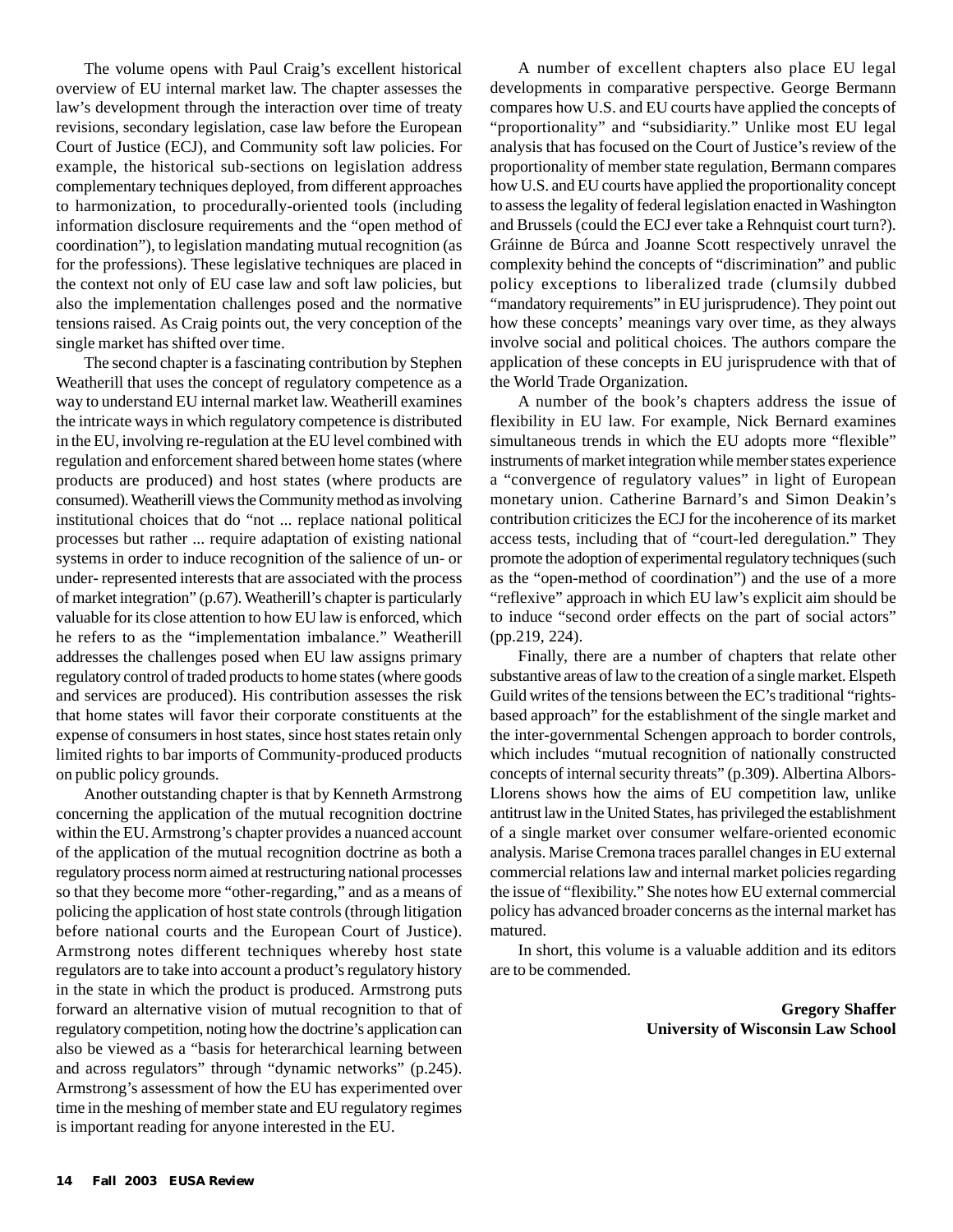

# *Now Available from Oxford University Press!* **The State of the European Union, 6: Law, Politics, and Society**

Co-edited by EUSA members **Tanja A. Börzel**, University of Heidelberg, and **Rachel A. Cichowski**, University of Washington

426 pages, 234 mm x 156 mm, September 2003 Hardback 0-19-925737-X, paperback 0-19-925740-X

THIS IS THE SIXTH AND latest addition to our book series, *State of the European Union* (launched in 1991 with Lynne Rienner Publishers). The contributors to this volume take the dynamic interaction between law, politics and society as a starting point to think critically about key recent events in the European Union, while bringing to the forefront why these developments matter for ordinary citizens. Contents and authors:

# **Section I: EU Law and Politics: The State of the Discipline**

- 1. Rachel A. Cichowski and Tanja A. Börzel: Law, Politics, and Society in Europe
- 2. Alec Stone Sweet: European Integration and the Legal System
- 3. Gráinne de Búrca: The European Court of Justice and the Evolution of EU Law

# **Section II: Structures of Governance**

4. Fritz W. Scharpf: Legitimate Diversity: The New Challenge of European Integration

5. Adrienne Héritier: New Modes of Governance in Europe: Increasing Political Efficiency and Policy Effectiveness?

6. Lars Hoffman and Anna Vergés-Bausili: The Reform of Treaty Revision Procedures: The European Convention on the Future of Europe

# **Section III: EU Citizen Rights and Civil Society**

7. Stephen Day and Jo Shaw: The Evolution of Europe's Transnational Political Parties in the Era of European Citizenship

8. Kenneth A. Armstrong: Tackling Social Exclusion Through OMC: Reshaping the Boundaries of European Governance

# **Section IV: EU Law in Action**

9. Tanja A. Börzel: Guarding the Treaty: The Compliance Strategies of the European Commission 10. R. Daniel Kelemen: The EU Rights Revolution: Adversarial Legalism and European Integration 11. Lisa J. Conant: Europe's No Fly Zone? Rights, Obligations, and Liberalization in Practice

# **Section V: Innovation and Expansion**

12. Kate R. McNamara: Towards a Federal Europe? The Euro and Institutional Change in Historical Perspective 13. Elena A. Iankova and Peter J. Katzenstein: European Enlargement and Institutional Hypocrisy

14. Terri Givens and Adam Luedtke: EU Immigration Policy: From Intergovernmentalism to Reluctant Harmonization

# **Section VI: Researching and Teaching the EU**

15. Stacy A. Nyikos and Mark A. Pollack: Researching the European Union: Qualitative and Quantitative Approaches

16. Michael Baun and Phil Wilkin: Web Teaching the European Union: Online Sources and Online Courses **Section VII: References**

# **Section VIII: List of Contributors**

**In the Americas, order from Oxford USA on-line at www.oup-usa.org/isbn/019925740X.html or call toll-free (USA & Canada) 1-800-451-7556**

**In Europe, order from Oxford UK on-line at www.oup.co.uk/isbn/0-19-925737-X or e-mail book.orders@oup.co.uk**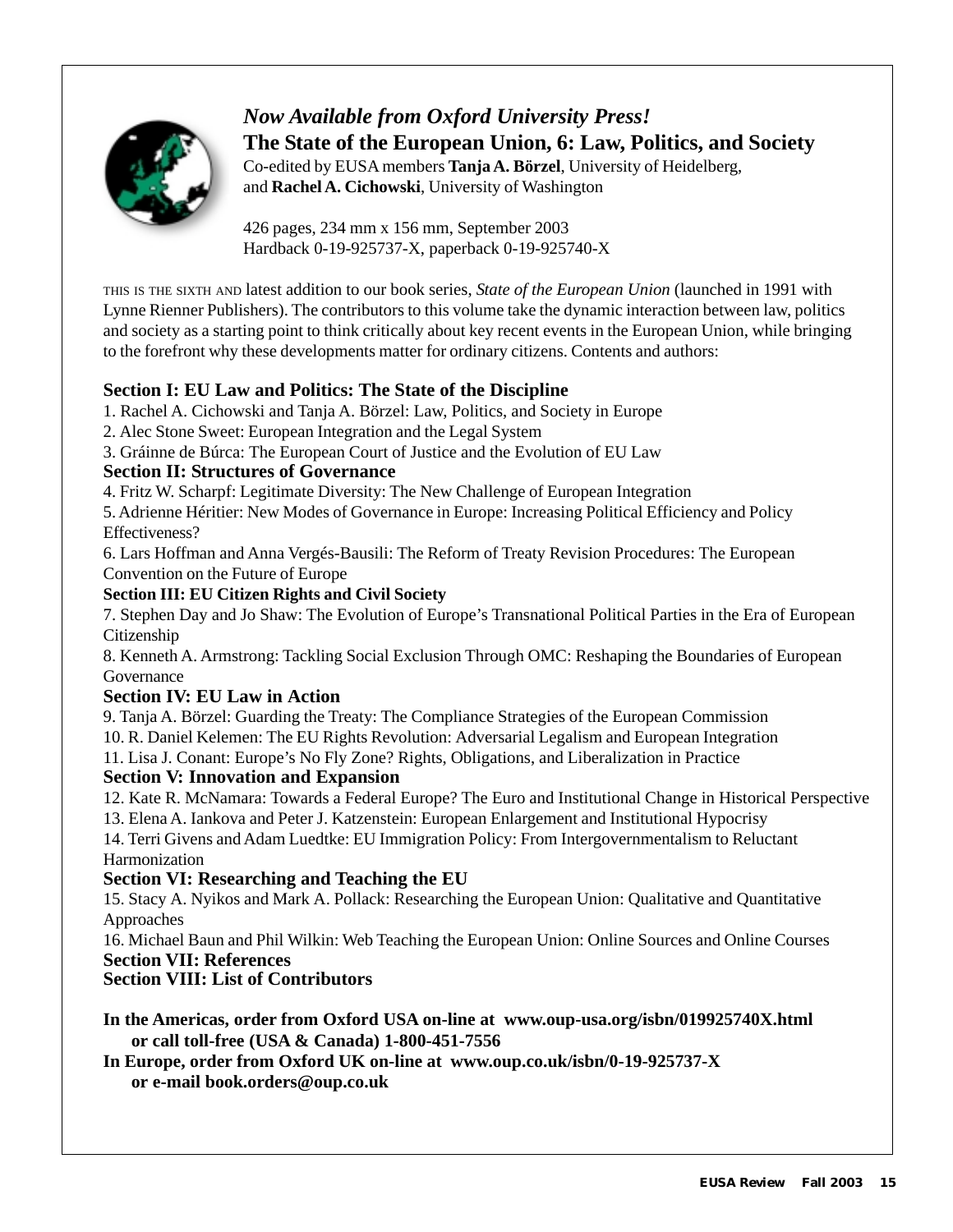# **EUSA Members Research Notes**

*Editor's note: The following is a compilation of currently funded EU-related research projects of EUSA members. The next compilation will appear in the Fall 2004* EUSA Review.

**Hans E. Andersson**, Department of Political Science, Göteberg University, has received funding from the Swedish Research Council during 2003-05 to carry out research regarding EU member states' reasons for accepting supranationalism within such a highly sensitive area as immigration.

**Kenneth Armstrong**, Reader in European Law, Queen Mary, University of London, has received an award under the Economic and Social Research Council (UK) Research Seminar Competition to coordinate a series of interdisciplinary seminars in 2004- 05 on the Lisbon Strategy and the open method of coordination.

**Rachel A. Cichowski**, Department of Political Science, University of Washington, has received funding from the German Marshall Fund of the United States in 2003-04 to carry out a research project, "Litigation, Mobilization, and Governance: The European Court and Transnational Activists." The project offers a systematic analysis linking supranational litigation and transnational mobilization, and examines two areas of EU law: gender equality and environmental protection.

**Thomas Diez**, Department of Political Science and International Studies, University of Birmingham, is the recipient of an EU 5th Framework Programme grant to coordinate a 2003-05 project analysing the impact of European integration and association on border conflicts and their transformation, "The European Union and Border Conflicts."

**Michelle Egan**, School of International Service, American University, was awarded a Howard Foundation Fellowship from Brown University for 2003-04 for her new book project, "Single Markets: Economic Integration in Europe and the United States."

**Ole Elgström** and **Maria Strömvik**, Department of Political Science, Lund University, received a 2003-05 research grant from the Swedish Institute for European Policy Studies for their project, "New Ways to Influence in International Politics? New Roles for the European Union?"

Doctoral candidate **Jeremy Faro**, Centre of International Studies, University of Cambridge, has received a 2003-04 Fulbright Scholarship for his research on the impact of EU-led socio-economic integration in the borderlands between Slovenia, Italy, and Austria. He will be based in Ljubljana.

**Andrea Ribeiro Hoffmann**, Institute of International Relations, Catholic University of Rio de Janeiro, has received funding from the Coordination for the Improvement of University Level Personnal and the Program for the Temporary Absorption of Doctors (CAPES/PRODOC) to conduct research on the integration processes in Europe and the Latin American Southern Cone (MERCOSUR) in comparative perspective.

**Marc Morjé Howard**, Department of Government, Georgetown University, received a research fellowship from the German Marshall Fund of the United States for calendar year 2004 to compare the citizenship policies of the countries of the EU, and to consider whether they are converging upon a common EU standard or remaining nationally distinct.

**Andrew Jordan**, Centre for Economic and Social Research on the Global Environment, University of East Anglia, is manager of the £ 2.2 million Economic and Social Research Council (UK) Programme on Environmental Decisionmaking, which is based at his Centre during 2001-06.

**Christoph Knill**, Institute of Political Science, Friedrich-Schiller-University of Jena, is coordinator and principal investigator of an EU 5th Framework Research Programme funded research project, "Environmental Governance in Europe: The Impact of International Institutions and Trade on Policy Convergence," during 2003-06. The project investigates the impact of institutional and economic factors on policy diffusion in the environmental field. EUSA member **Andrea Lenschow**, Fachberiech Sozial Wissenschaften, Universitaet Osnabrueck, is a partner in this research project.

Doctoral candidate **Paul T. Levin** received a 2003-04 Dissertation Fellowship from the Center for International Studies at the University of California for research into identity questions related to Turkish application for membership in the European Union.

**Christoph O. Meyer**, Jean Monnet Lehrstuhl für Politikwissenschaft, Universität zu Köln, has received a 2003-05 Marie Curie Fellowship to work at the Centre for European Policy Studies in Brussels on the role of public communication and opinion for the development of the EU's foreign and security policy.

Doctoral candidate **Lisa M. Pohlman**, Department of Political Science, University of Pittsburgh, received an IREX (International Research and Exchanges Board) Individual Advanced Research Opportunity grant from the U.S. Department of State to study the formation of attitudes toward EU membership in the Czech Republic and Slovakia. She will be a visitor at the Czech Academy of Sciences and the Slovak Academy of Sciences from October 2003-July 2004, and will conduct a survey experiment using Taylor Nelson Sofres-Factum, a Prague-based polling firm.

Pohlman also received a 2003 Summer Fellowship from the EU Center at the University of Pittsburgh to survey 500 Slovak citizens on whether and how citizens are persuaded to accept or reject EU membership.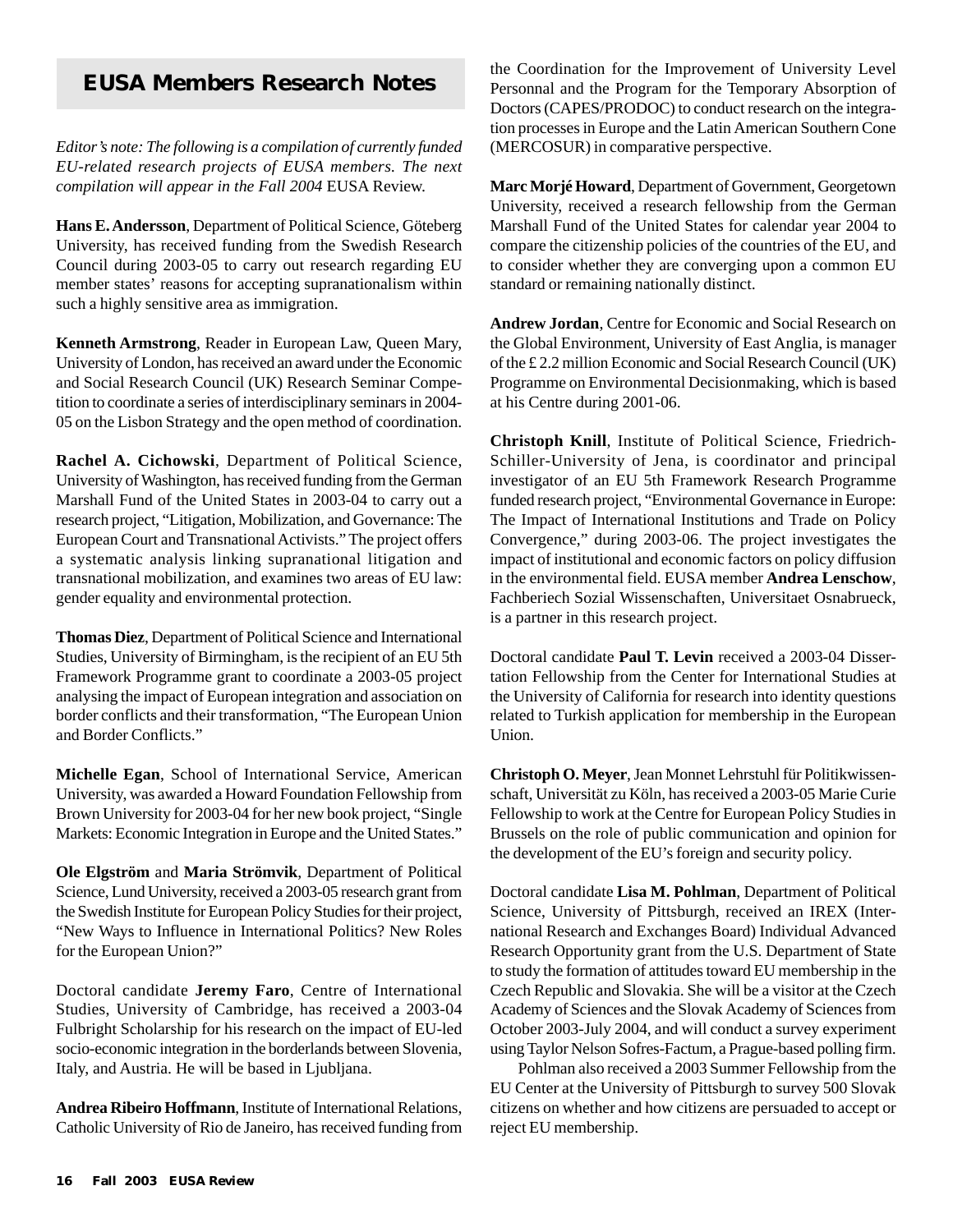Research Associate **Melanie H. Ram**, Institute for European, Russian, and Eurasian Studies, George Washington University, received an IREX Short-Term Travel grant from the U.S. Department of State for research in Romania on the influence of advocacy by the Roma minority and pro-Roma organizations on domestic and EU minority policies.

**Detlef Sprinz**, University of Potsdam and Potsdam Institute for Climate Impact Research, is co-recipient of a joint 2001-03 grant from the German Academic Exchange Council and the Norwegian Research Council to develop further a methodology to measure the effects of international treaties; the methodology will be tested with data on European air pollution regulation.

**Jarle Trondal**, Centre for European Studies, Agder University College, is co-ordinator of a project (start-up phase in 2003-04) funded by the Joint Committee of Nordic Social Science Research Councils, "The Dynamics of International Secretariats: A Comparative Study of the European Commission, the OECD Secretariat, and the WTO Secretariat." EUSA members **Torbjorn Larsson**, Stockholm University, and **Martin Marcussen**, Copenhagen University, are also participating in the project. They endeavor to identify the conditions under which civil servants' behavior and roles are primarily intergovernmental, supranational, and/or transnational/-governmental.

**Martin Trybus**, Public Procurement Research Group, School of Law, University of Nottingham, has received funding in 2003 from the Arts and Humanities Research Board, UK, for a research project on the impact of European Community law on European defence integration.

**Yoichiro Usui**, Niigata University of International and Information Studies, received a Grant-in-Aid for Scientific Research from the Ministry of Education, Culture, Sports, Science and Technology, Japan, for 2003-04, to study discursive interactions between science, law and politics in evolving environmental norms in the European Union.

Lecturer **Alasdair Young,** Department of Politics, University of Glasgow, has received a British Academy grant for 2003-04 to examine the European Union's use of the World Trade Organization's dispute settlement process.

Editor's note: Comparative Federalism (COMFED) is a research project funded by the U.S. Dept. of Education (FIPSE) and the European Commission in 2002-04 to promote the comparative study of the American federal system and the developing quasifederal institutions of the European Union. Five EUSA members are among the six COMFED project directors: **Renaud Dehousse**, Institut d'Etudes Politiques de Paris (Sciences Po); **John Keeler**, University of Washington; **Anand Menon**, University of Birmingham; **Alberta Sbragia**, University of Pittsburgh; and **Martin Schain**, New York University. The COMFED Web site is at <http://www.ucis.pitt.edu/comfed>.

# **EUSA Sustaining Members**

The European Union Studies Association is delighted to welcome its newest sustaining member, the U.S. Mission to the European Union in Brussels. We proudly acknowledge and thank our sustaining members for their support, and we urge you to visit their Web sites and learn about their work (listed in the order they established membership):

**Center for West European Studies/European Union Center, University of Pittsburgh** http://www.ucis.pitt.edu/cwes **Center for European Studies, University of North Carolina Chapel Hill** http://www.unc.edu/depts/europe **BMW Center for German and European Studies, Georgetown University** http://www.georgetown.edu/sfs/cges **Center for European Studies, Vanderbilt University** http://sitemason.vanderbilt.edu/euro **Dublin European Institute** http://www.ucd.ie/dei **Center for European Studies, New York University** http://www.nyu.edu/gsas/dept/europe **University of Leicester Faculty of Law Graduate Studies** http://www.le.ac.uk/law/pg **European University Institute** http://www.iue.it/ **Columbia Law School European Legal Studies Center** http://www.law.columbia.edu/center\_program/ european\_legal **European Union Center of California** http://www.eucenter.scrippscol.edu/home **Maxwell European Union Center, Syracuse University** http://www.maxwell.syr.edu/gai/Programs/euc.htm **European Voice** http://www.europeanvoice.com **U.S. Mission to the European Union** http://www.useu.be

To learn about the benefits of a sustaining membership in the European Union Studies Association as well as how to go about establishing one, please visit http://www.eustudies.org/institutions.html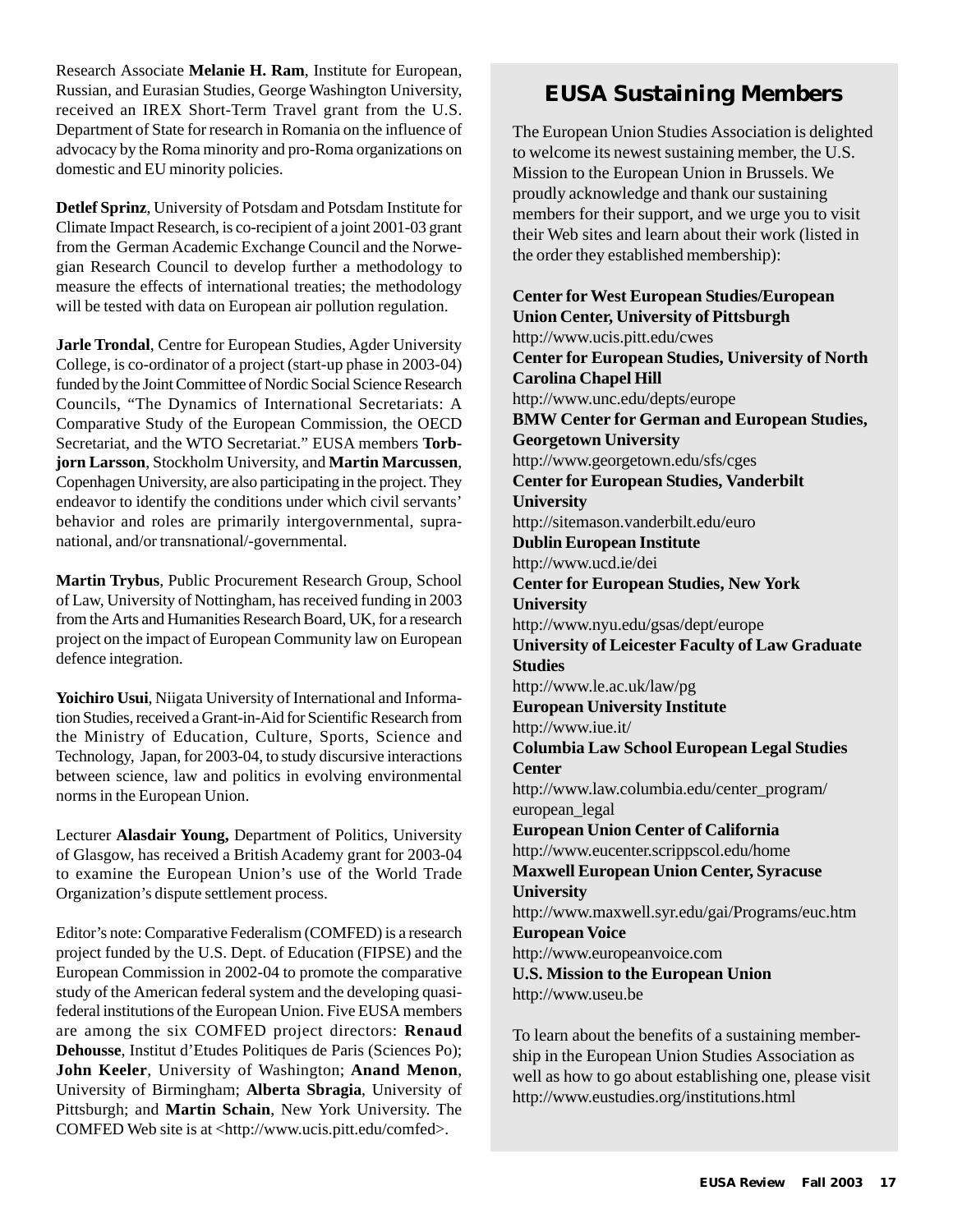# **EU-Related Miscellany**

Long-time EUSA member and former EUSA board member **Carl Lankowski** gave invited testimony on July 22, 2003 to the U.S. House of Representatives' Committee on International Relations, Subcommittee on Europe, **Hearing on the European Union**. In his remarks Lankowski gave a detailed overview of the EU and its structure, described its history and evolution, emphasizing the treaties from 1986 onward, and informed the U.S. Congress about the impending EU enlargement as well as the recent Convention. He also discussed why U.S.-EU relations matter. For the full text of Lankowski's testimony, please go to <http:// wwwa.house.gov/international\_relations/108/lank0722.htm>.

From the French Embassy Press and Information Service, Washington, publication, "**News From France**," (3: 9, September 3, 2003): The annual bicycle race, **Tour de France,** celebrated its 100th anniversary race in 2003, and its history has reflected stages in European integration, according to the Embassy's newsletter. After World War II, the Tour departed from Amsterdam and later from Brussels, to emphasize European unity and the signing of the Treaties of Rome. In 1992 the Tour departed from Spain and traveled in seven European countries. For the 2003 centennial race, Tour organizers marked the upcoming EU enlargement by having the EU flag attached to the jersey of every rider, and by awarding to the best rider from the ten accession countries a special "prize of European enlargement."

The September /October 2003 issue of *Foreign Policy* magazine includes an article by Stanford University professor of history, American studies, and political science, Jack Rakove, "**Europe's Floundering Fathers**" (pp.28-38). He compares and contrasts the proposed EU Constitution to the U.S. Articles of Confederation and argues that Europe's new charter "fails to give the European Union real authority ...", among other issues he cites. The article includes a suggested reading list and a table comparing the EU and U.S. conventions, and provides a good overview for undergraduate level students or those newer to EU affairs.

A new Web site devoted to EU affairs is **www.eupolitix.com**, a free information service of daily updated EU news and a legislation monitoring feature, Legislation Watch, that tracks current EU legislation in all policy areas from proposal to adoption (and includes stakeholder positions on each directive) with

. There

is a searchable forum for corporations, trade associations, NGOs, and other stakeholders to post their positions on proposed directives. One may also subscribe to daily e-mail bulletins. The site is available in English or French and is fully searchable 24 hours per day. Based in Brussels, the site is owned by a UK company, Parliamentary Communications Limited. For more information e-mail **info@eupolitix.com**.

The **European Centre for Public Affairs Brussels** sponsors an intensive training program open to the public on EU public affairs, "**Working with the EU: Institutional Relations and Public Affairs**" (Brussels, November 23-29, 2003). The program covers the working of EU institutions in Brussels, EU policies, European public affairs (management, monitoring, lobbying methodology, campaign building, with case studies), communication and media relations in Brussels, and future developments of the EU. The course uses an academically structured, executive training approach and is taught by EU officials, academics, and practitioners based in Brussels. For more information visit  $\langle$ www.eutraining.be $>$  or e-mail  $\langle$  eutraining@eutraining.be $>$ .

The **EU Policy Network** was established in Spring 2003 to provide an on-line network for young academics and policy practitioners to e-publish research articles and think pieces on Europe and the EU. A number of EUSA members are external advisors to or patrons of the Network, including Oliver Daddow, Geoffrey Edwards, Erik Jones, Hussein Kassim, Anand Menon, John Nomikos, Jo Shaw, and William Wallace. The Network has launched an electronic journal, *Journal of European Affairs*. Volume 1, No.1 (August 2003) contains 15 short pieces and one lengthy article, all on EU-related topics. Examples include "Keen Europeans? Yes to Europe in the Accession Referendums," by Sara Hobolt, and "Trans-Atlantic Relations and the Trajectory of American Empire: Beyond G. W. Bush," by Matteo Colombi. The Network's Web site and e-journal are on-line at <www.eupolicynetwork.org.uk>.

**Federal Union**, a UK-based think tank founded in 1938 to campaign for federalism for the UK, Europe and the world, has recently published its very useful **Glossary of the European** Union on its Web site, at <www.federalunion.org.uk/europe/ glossary/a.shtml>.

The French magazine, **GEO**, has devoted its entire September 2003 issue (No.295) to the newly expanding European Union. This 150-page issue, "*L'Europe qui nous passionne*," takes an in-depth look at contemporary Europe in light of the EU's impending expansion to 25 member states, with articles on each of the 10 accession countries. Other articles assess Europe's history, geography, populations and cultures, prospects for the future, including relations with new neighbors such as Ukraine and Belorussia, as well as the EU's relations with Greenland, Iceland, Turkey, and other peripheries such as the African coast. The issue also includes a pull-out map of the new EU with useful data on the reverse on matters such as languages, population densities, climates and land use, and historical perspectives from the Greco-Roman times to the present European Union. Visit www.geomagazine.fr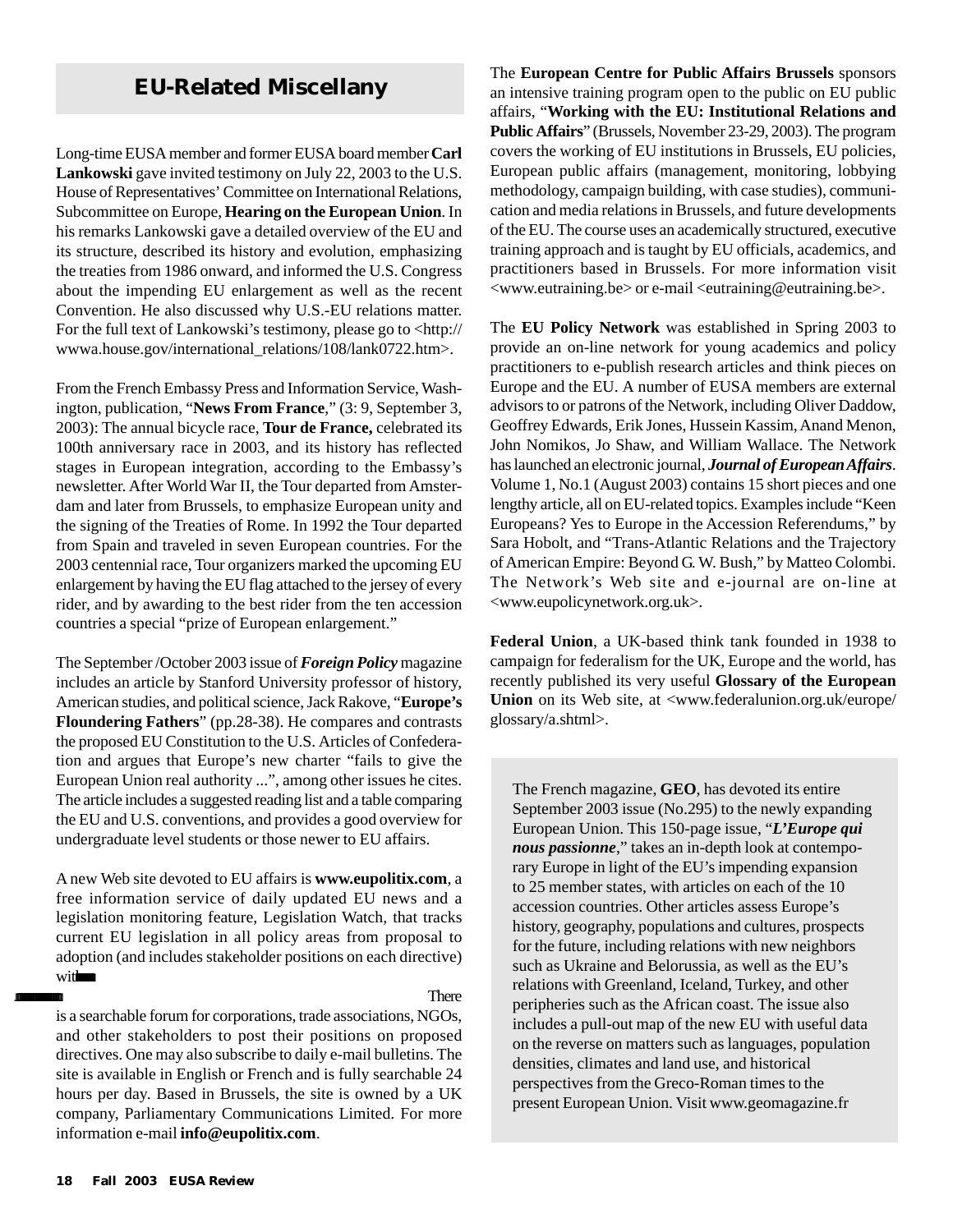# **EU Law Interest Section News Publications**

As a result of discussions at our section's meeting at the EUSA Conference in Nashville this spring, two section members have stepped forward to lead the section as co-chairs for the next two or three years:

Andre Fiebig, a partner in the Chicago law firm, Gardner, Carton & Douglas, where he specializes in corporate and antitrust law with emphasis on mergers and acquisitions, international joint ventures and commercial law. Prior to joining Gardner Carton & Douglas, Fiebig practiced European law in Brussels and received master and doctorate degrees from the University of Tübingen. He is co-Vice-Chair of the International and Foreign Antitrust Law Committee of the American Bar Association's Section on Antitrust Law, the author of numerous articles on international business and antitrust, and teaches European Business Law at Northwestern University School of Law.

Jeffrey Kenner, senior lecturer in law at the University of Nottingham, with research interests in EU law (particularly employment and social law) and international relations law, including EU enlargement. Kenner read law at King's College London and was awarded the degree of master of laws at University College London, and has been a Visiting Fellow at the Faculty of Law of the University of Western Ontario. He is the author of *EU Employment Law: From Rome to Amsterdam and Beyond* (Hart, 2002) and a contributor to and co-editor of Hervey & Kenner (eds.), *Economic and Social Rights under the EU Charter of Fundamental Rights: A Legal Perspective* (Hart, forthcoming).

Fiebeg and Kenner have ideas for activities the Section could undertake and they also welcome suggestions from Section members. Please contact them at e-mail <AFiebig@GCD.com> and <Jeffrey.Kenner@nottingham.ac.uk>. The Section's Web pages are located on the EUSA Web site at <http://www. eustudies.org/eulawsection.html>. Section members may also post EU law-related announcements and queries to the Section's e-mail distribution list; send to <eusa@pitt.edu> for posting.

The EUSA would like to take this opportunity to express sincere thanks to D. Bruce Shine (Shine & Mason and the International Maritime Law Institute, Malta), who gamely stepped forward to launch and lead the EU Law Interest Section in early 2000 and who presided over its first meeting in Madison, Wisconsin in 2001 when law scholar George Bermann addressed the group. Mr. Shine's law firm also provided major *pro bono* legal assistance to the European Union Studies Association and was key in helping raise funds for the 2003 EUSA Conference in Nashville. We thank him for these things, and for his leadership of the EU Law Interest Section for the past three years.

*Editor's note:* For a list of all our Interest Sections and links to their Web pages, visit <www.eustudies.org/EUSAsections.html>.

#### **New EU-Related Books and Working Papers**

- Baldersheim Harald and Jean-Pascal Daloz (eds.) (2003) *Political Leadership in a Global Age: The Experiences of France and Norway.* Aldershot, UK: Ashgate Publishing.
- Biskup, Przemyslaw (2003) "Conflicts between Community and National Laws: An Analysis of the British Approach." SEI Working Paper 66. Sussex, UK: Sussex European Institute.
- Borrás, Susana (2003) *The Innovation Policy of the European Union: From Government to Governance.* Cheltenham, UK & Northampton, MA: Edward Elgar.

Cafruny, Alan W. and Magnus Ryner (eds.) (2003) *A Ruined Fortress? Neoliberal Hegemony and Transformation in Europe.* Lanham, MD: Rowman & Littlefield Publishers.

- Damro, Chad and Pilar Luaces-Méndez (2003) "The Kyoto Protocol's Emissions Trading System: An EU-U.S. Environmental Flip-Flop." Pittsburgh, PA: EUC/CWES University of Pittsburgh Working Paper No.5.
- Dunn, David H. and Marcin Zaborski (eds.) (2003) *Poland: A Power in Transatlantic Security.* London: Frank Cass.
- Greenwood, Justin A. (ed.) (2003) *The Challenge of Change in EU Business Associations.* Basingstoke, UK: Palgrave.
- Krupnick, Charles (ed.) (2003) *Almost NATO: Partners and Players in Central and Eastern European Security.* Lanham, MD: Rowman & Littlefield Publishers.
- Lampe, John and Mark Mazower (2003) *Ideologies and National Identities: The Case of Twentieth-Century Southeastern Europe.* Budapest: Central European Press.
- Lieven, Anatol (2003) "The Hinge to Europe: Don't Make Britain Choose Between the U.S. and the EU." Washington, DC: Carnegie Endowment for International Peace, Policy Brief 25 (August).
- \_\_\_\_\_ and Dmitri Trenin (eds.) (2002) *Ambivalent Neighbors: The EU, NATO and the Price of Membership.* Washington, DC: Carnegie Endowment for International Peace.
- Magone, José M. (ed.) (2003) *Regional Institutions and Governance in the European Union.* Westport, CT: Praeger.
- Moxon-Browne, Edward (ed.) (2003) *Who Are the Europeans Now?* Aldershot, UK: Ashgate Publishing.
- Poole, Peter A. (2003) *Europe Unites: The EU's Eastern Enlargement.* Westport, CT: Praeger.
- Tworzecki, Hubert (2003) *Learning to Choose: Electoral Politics in East-Central Europe.* Stanford, CA: Stanford University Press.
- Volgy, Thomas J. and Alison Bailin (2003) *International Politics and State Strength.* Boulder, CO: Lynne Rienner Publishers.
- Weber, Jürgen (2003) *Germany 1945-1990: A Parallel History.* Budapest, Hungary: Central European Press.

Wenger, Andreas and Doron Zimmermann (2003) *International Relations: From the Cold War to the Globalized World.* Boulder, CO: Lynne Rienner Publishers.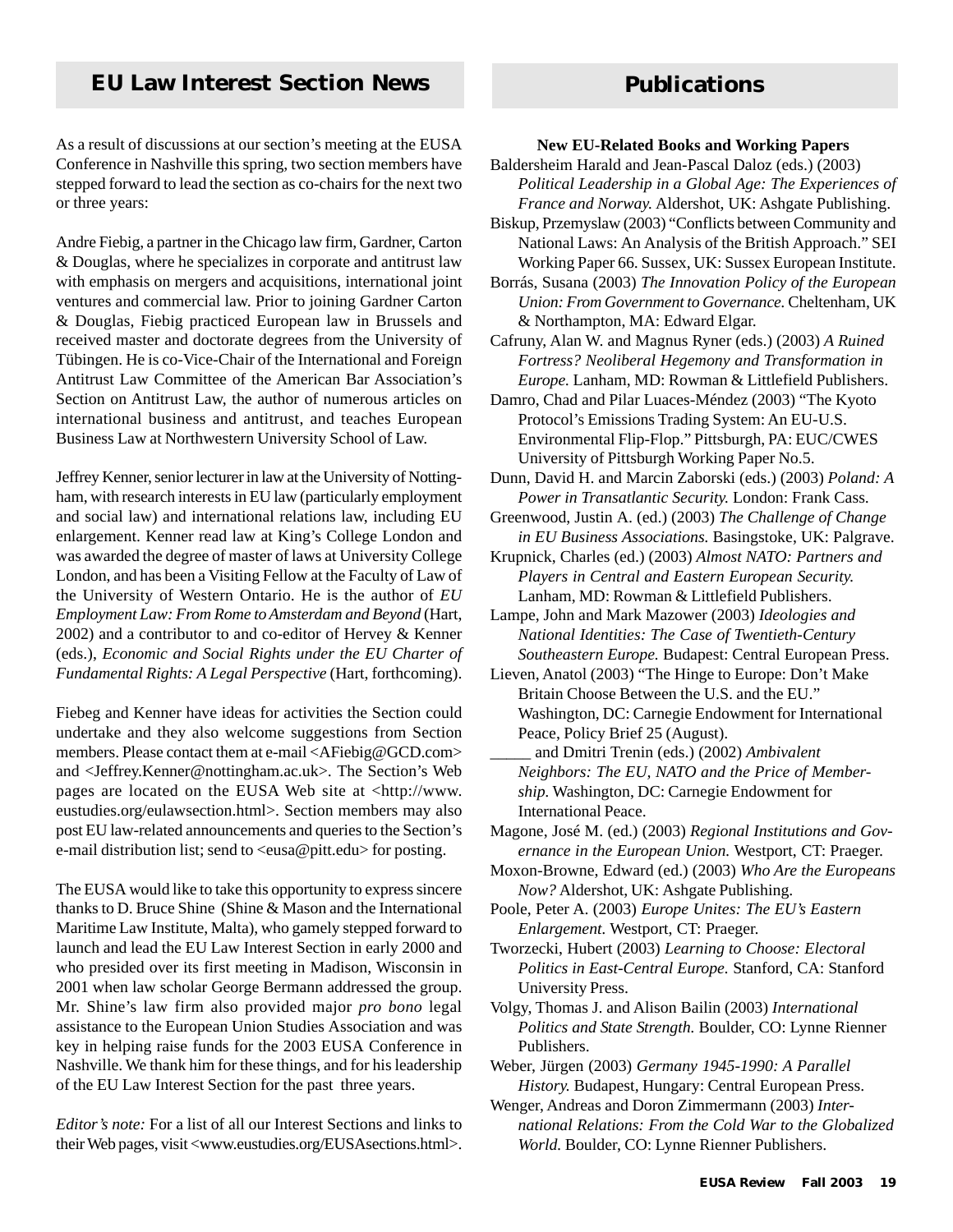*October 10-11, 2003:* "7th Annual Competition Conference," Florence, Italy. Organized by the Antitrust and Trade Law Committee (C) of the International Bar Association at the European University Institute. See <www.ibanet.org>.

*October 16-17, 2003:* "Enlargement of the European Union: An Assessment of the Accession Process," Paris, France. Organized by the Cicero Foundation. See <www.cicero foundation.org>.

*October 17-19, 2003:* 56th Conference of the International Atlantic Economic Society. Quebec City, Canada. The IAES holds two conferences each year, one in Europe and one in the U.S. See <www.iaes.org>.

*October 23-24, 2003:* "30th Annual Conference on International Antitrust Law and Policy." New York, NY. Organized by the Fordham Corporate Law Institute, Fordham University College of Law. See <www.fordhamantitrust.com>.

*October 24-25, 2003*: "Strategy of Poland's Membership in the European Union," Sopot, Poland. 20th anniversary conference of the University of Gdansk's Research Centre on European Integration. See <ekonom.univ.gda.pl/conference>.

*November 12-14, 2003:* "Multilateral Trade Negotiations and Dispute Settlement Systems," European Community Studies Association of Brazil Congress, Florianópolis, Brazil. For more information see <www.iribr.com/eventos/eidas2003>.

*November 13-14, 2003:* "European Migration and Refugee Policy: Towards a Harmonized European Approach?" Rome, Italy. Organized by the Cicero Foundation. See <www.cicero foundation.org>.

*November 20-21, 2003:* "Regional Integration and Public Goods," Bruges, Belgium. Organized by Comparative Regional Integration Studies, United Nations University. <@.>.

*March 11-13, 2004:*"Europe and the World: Integration, Interdependence, Exceptionalism?" 14th Biennial Conference of Europeanists, Chicago, IL. See <www.europanet.org>.

 1720, 2004: , 45 ,  $, . \leq$ 79. 2004: , , , .  $\circledast$ 

# **Conferences Fellowships and Grants**

The **Fulbright Scholar Program** offers the **European Union Affairs Research Program**, for conducting research on EU affairs or U.S.-E.U. relations. Preference will be given to projects focusing on the organizations of the EU, particularly on the process of institution building within the EU. Fluency in French or German may be required, depending on the nature of the project; fluency in one or more other EU language may be required if based in another EU member state. For 2-5 months, between Sept. 2004-June 2005. Also available is the **Fulbright Lectureship in U.S.-E.U. Relations**, to teach a course on transatlantic relations and supervise M.A. theses at the College of Europe, Brugge, Belgium. Courses are taught to graduate students from Europe and North America. Grantee may also be asked to participate in conferences and other activities. Fluency in French is desirable but not required. Six months, starting Sept. 2004 or Jan. 2005. For more details, see <www.cies.org> or contact Daria Teutonico at e-mail <dteutonico@cies.iie.org>. *Deadline for both programs: October 31, 2003*.

Ten **German Chancellor Scholarships** will be awarded by the **Alexander von Humboldt Foundation** for the period September 2004-August 2005. The 12-month scholarship is intended for persons in the private, public, non-profit, cultural, and academic sectors who have the potential to strengthen the ties between Germany and the U.S. through their professions or studies. The program is preceded by language instruction in Germany during August 2004. Candidates must be U.S. citizens, possess a bachelor's degree by the start of the scholarship, and under 35 years old. Prior knowledge of German is not required. Applicants should design projects tailored to their professional development and goals, and decide at which institutions to pursue them; applicants may also arrange internships, junior staff positions, or training/performance programs. The monthly stipend ranges from • 2,000-3,500. Visit <www.humboldt-foundation.de> or e-mail <avh@ bellatlantic.net>. *Deadline: October 31, 2003.*

The **Berlin Program for Advanced German & European Studies** of the **Social Science Research Council** supports anthropologists, economists, political scientists, sociologists, and all scholars in germane fields, including modern historians, with specialized knowledge of modern German and European affairs. Fellowships are awarded for doctoral and post-doctoral field research. The program has two components: the Berlin Program Fellowship and the SSRC/National Endowment for the Humanities Post-Doctoral Fellowship. Both take place at Freie Universität Berlin. For details and an application, go to <www.ssrc.org/ fellowships/berlin>. *Deadline: December 1, 2003.*

The **Atlantic Fellowships in Public Policy** of the **British Council** are for outstanding American mid-career professionals to study and gain practical experience in public policy areas in the UK, as well as a firsthand introduction to the EU. The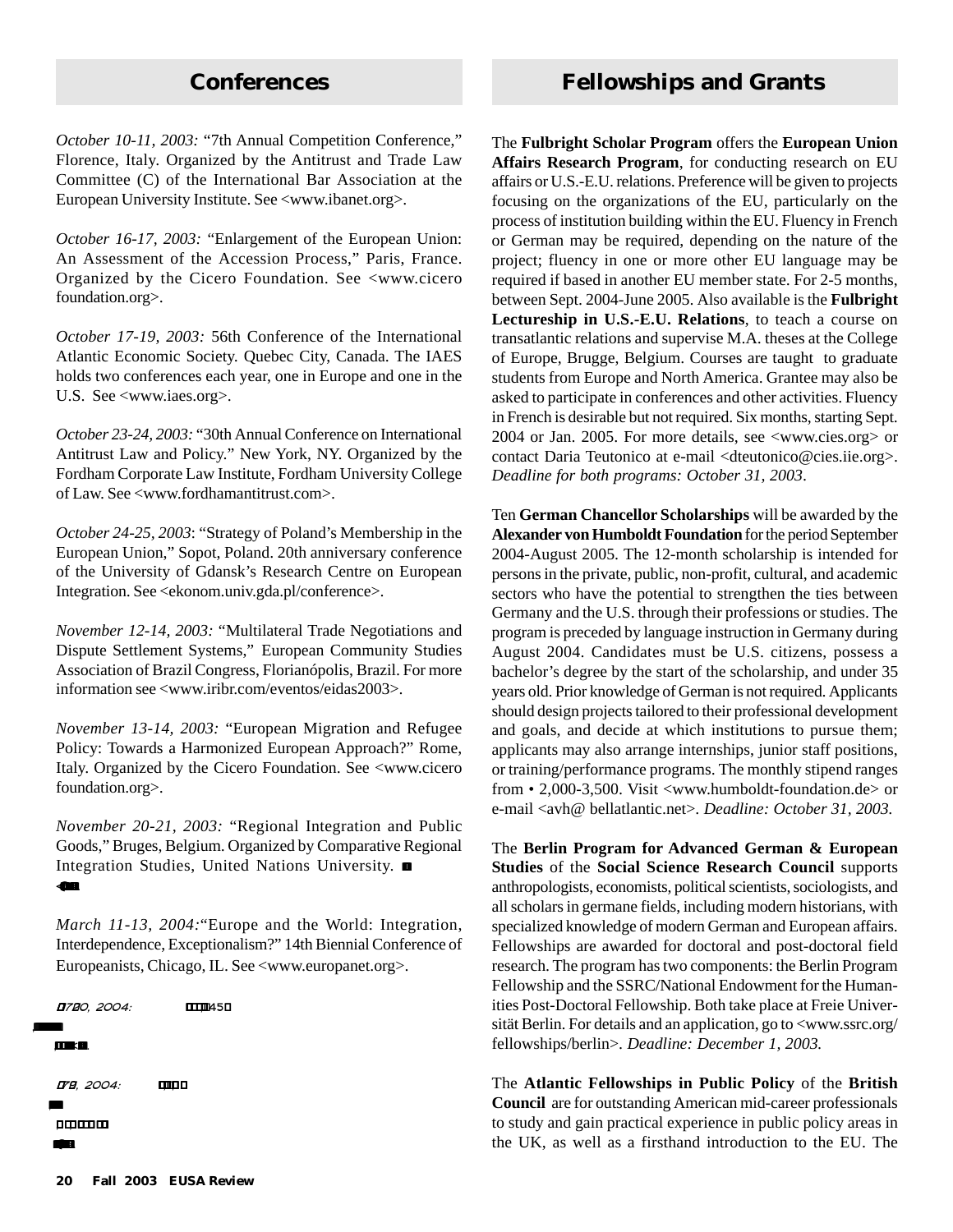ideas and experience in both countries; and, to create a Programme's goals are to enable U.S. public policy experts to conduct policy research in the UK and benefit from British ideas and best practice, thus enhancing their ability to make innovative contributions to policymaking in the U.S.; to improve the theory and practice of public policy in the UK and the U.S. by sharing transatlantic network of public policy experts and practitioners concerned with society's most pressing needs and encourage ongoing collaboration and exchange. The Fellowships are offered in any field of public policy. Applicants must possess a valid U.S. passport, pass a medical examination, and have at least five years' experience in their professions. There are no formal age limits, but successful candidates are typically in their late 20s to mid-40s age range. Full details: <www.britishcouncilusa.org/policy/atlantics.shtml>. *Deadline: December 6, 2003.*

Doctoral grants are available at the **European University Institute**, Florence, Italy, for three years of study in economics, law, political and social science, or history and civilization. They are primarily for those from EU member states, though candidates from other countries will be considered. See <www.iue.it> or email <applyres@iue.it>. *Deadline: January 15, 2004.*

# **Calls for Papers**

The **Transatlantic Studies Association** has issued a call for proposals for its **Annual Conference,** Dundee University, Scotland, July 12-15, 2004. Proposals are sought on the following panel themes: 1. History Diplomacy, Security Studies and International Relations; 2. Literature and Culture; 3. Economics; 4. Planning Regeneration and the Environment; 5. Race and Migration; 6. Comparative Politics; 7. Scotland and Transatlantic Relations; 8. Anglo-American Relations; 9. African-American Culture; 10. The New Transatlantic Agenda; 11. Anti-Americanism; 12. The Cold War and the Transatlantic Region: History, Security and Culture; 13. The Impact of U.S. Bases in Europe; and 14. Latin American Transatlantic Relations. More details are posted at <http://www.prd.uth.gr/program/mps/ meetings/tsaac.htm>. *Deadline: November 1, 2003.*

Harvard University's Kokkalis Program on Southeastern and East-Central Europe sponsors the **6th Graduate Student Workshop on Southeastern and East-Central Europe**, February 5-6, 2004, Cambridge, MA. Doctoral students are invited to submit proposals for papers. Proposals should be a maximum of 500 words and should fall into one of these themes (relevant to one of more of the countries Albania, Bosnia-Herzegovina, Bulgaria, Croatia, Cyprus, Greece, Hungary, FYR of Macedonia, Moldova, Romania, Serbia & Montenegro, Slovenia, and Turkey): 1. Southeastern Europe and the United States; 2. Religion in Southeastern Europe; and 3. Post-Communist Transition and the Prospect of EU Membership in Southeastern Europe. A number of grants for travel and accommodation are available. Proposals and CVs should be submitted on-line via <http://www.ksg.harvard.edu/scholarship\_form/ GSW/index.html> or may be submitted via e-mail to <Kokkalis\_ Program@ksg.harvard.edu>. *Deadline: November 14, 2003.*

"**An Expanding Europe: Reflections and Prospects**," 8th Graduate Student Conference, February 20-21, 2004, Washington, DC. Organized by Georgetown University BMW Center for German and European Studies. Master and doctoral candidates in the humanities and social sciences (political science, international relations, economics, history, cultural studies, anthropology, language and literature) are encouraged to submit abstracts of papers that examine the process that has brought Europe to its present status and the issues and challenges facing Europe as it prepares for enlargement. Possible panel themes include: Implications of the EU Convention and Constitution for Europe; Enlargement of the European Union; Historical Perspectives on European Integration; European Culture and Identity; Security Issues in Europe; Europe's Role in World Affairs; and, Issues in Transatlantic Relations.

Two papers will be selected to receive "best paper" awards on the basis of their academic quality, as judged by the panel commentators. The selected papers will each receive a \$250 award. Abstracts should be 300-500 words (1-1.5 pages) and should be submitted via e-mail if possible; please include a CV with your submission. Participation is limited to master and doctoral students currently enrolled in degree-granting programs. A limited number of travel grants are available. Send submissions to <cgesgradconference@georgetown.edu>, or mail to Graduate Student Conference, BMW Center for German & European Studies, Intercultural Center 501, Georgetown University, Washington, DC 20057. For more information visit <http:// www.georgetown.edu/sfs/cges/gradconference.html>. *Deadline (for postmark or e-mail): December 1, 2003.*

**"Constructing World Orders,"** 5th Pan-European International Relations Conference, September 9-11, 2004, The Hague, The Netherlands. Organized by the Standing Group on International Relations. This *pan*-European conference will analyse the societal, economic, political, legal and military consequences of Europe's "new deal." Panel themes: What did we learn over the past century? Are we still in a fruitless debate between Idealism and Realism? Can new approaches, notably Social Constructivism, shed new light on the analysis? How will International Relations Theory meet International Law in the historical setting of The Hague? Additionally, the conference will present an early opportunity to evaluate the enlargement process that started in Berlin in 1989. Scholars from both sides of the table can discuss the negotiations on the basis of their outcomes. The final theme combines the others at a higher level of abstraction. How do traditional and new schools of thought in International Relations cope with the variety of politically relevant structures in the present world society, such as the international system, the world economy, international society, and the fruits and perils of globalisation? For more information on the proposal process, see <www.sgir.org/conference2004>. *Deadline: February 1, 2004.*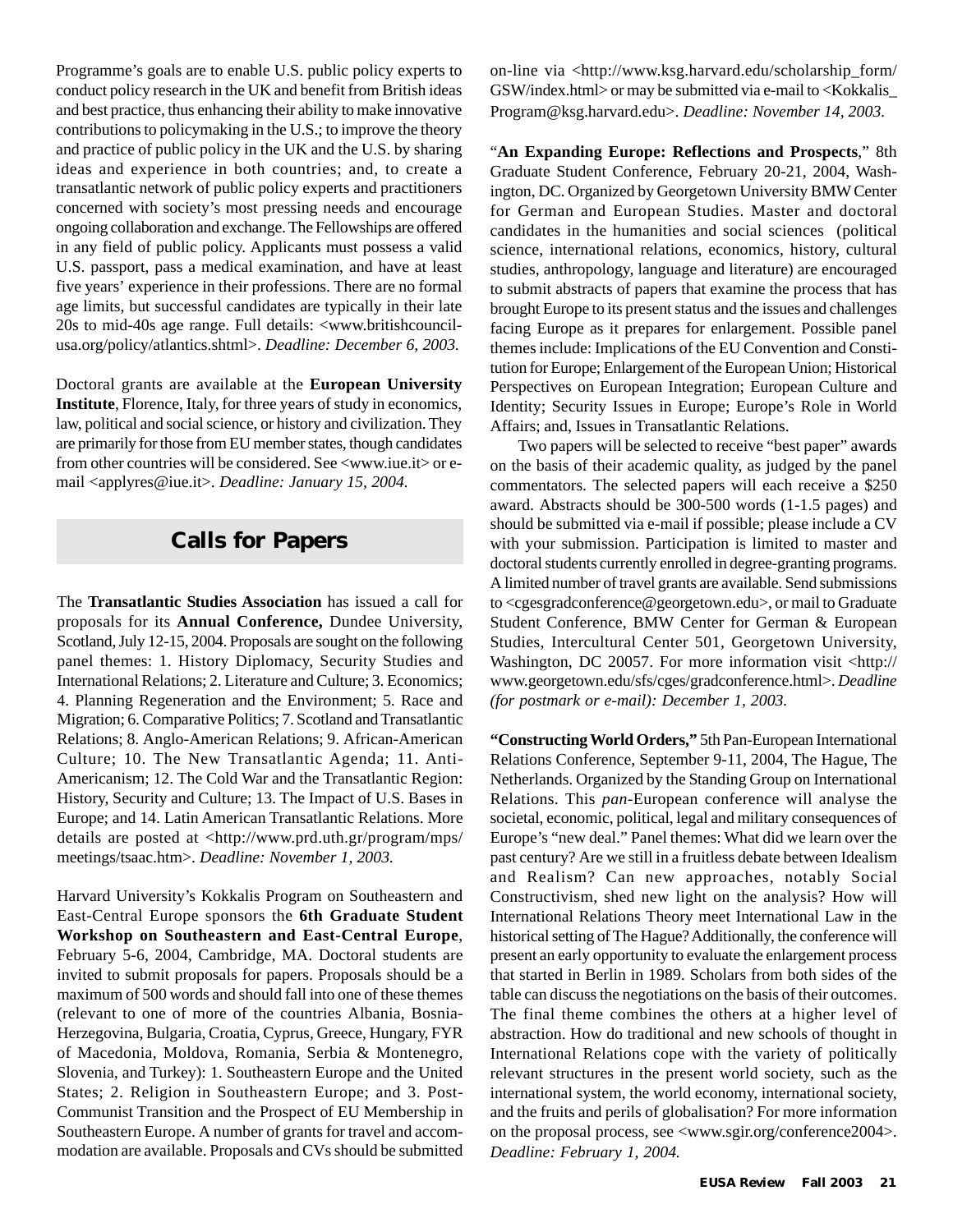**E-mail virus woes:** Many EUSA members, in many countries, were affected by the e-mail viruses and worms that circulated widely over the summer. We want to assure EUSA members that our PCs in the office have both the latest firewalls and regular updates to anti-virus software. We never send unsolicited e-mail attachments and all our outgoing messages are automatically scanned for known viruses (as are all incoming messages).

In response to this summer's extreme e-mail problems, some EUSA members needed to block e-mail transmissions from all but a specified set of e-mail addresses. If this is the case with you, please be sure to instruct your e-mail filter to accept e-mail from **eusa@pitt.edu**, **eusa+@pitt.edu**, and **eusa@list.pitt.edu**. Also, please know that all the e-mail messages transmitted from our office bear the identifying name "**EUSA Office**." If you receive an e-mail message, including any with an attachment, that comes from simply "eusa" (in lower case), this message is not from our office, but is probably the result of e-mail worms attacking the e-mail address books of others. If you have any questions or concerns about any e-mail that comes from EUSA, please don't hesitate to contact us at eusa@pitt.edu or by telephone at 412.648.7635.

**Are you moving?** Many EUSA members move, or travel, frequently. Please drop an e-mail to the EUSA office at eusa@pitt.edu in advance to let us know your new address, even if it is a temporary one. (The U.S. Postal Service will not forward the *EUSA Review* to you.) We regret that we cannot replace membership materials that you have missed when you have not provided us with your new address, nor can we replace membership materials that were not delivered when you gave us an incomplete or inaccurate address. Members may purchase back issues of the *EUSA Review* for US\$ 5 each, postage included.

The *EUSA Review* follows an annual calendar of announcements and listings organized in four topic areas: Winter (December 15): EU-Related Academic Programs (degree or certificate-granting, worldwide); Spring (March 15): EU-Related Web Sites (especially primary sources such as databases, on-line publications, and bibliographies); Summer (June 15): EU-Related Organizations (academic and professional associations or independent research centers (such as think tanks) with significant EU aspects in their missions); and Fall (September 15): EUSA Members' Research Notes (current, EU-related, funded research projects). Send brief announcements by e-mail to  $\langle e$ usa@pitt.edu $>$  or by mail to EUSA, 415 Bellefield Hall, University of Pittsburgh, Pittsburgh, PA 15260 USA. We reserve the right to edit for length, and we cannot guarantee inclusion in the  $\cdot$ . listings. We do not accept unsolicited e-mail attachments.

*(continued from p.2)* as EUSA takesits place as the international association, worldwide, for the study of European integration.

Looking ahead, at the end of this year we will release the final product of our 5th U.S.-EU Relations Project, a new monograph by scholar and journalist Elizabeth Pond entitled, *Friendly Fire: The Near-Death of the Transatlantic Alliance*, to be published for us by Brookings Institution Press. Pond's work, commissioned by EUSA last year and presented in draft form at workshops in Washington, DC and at the EUSA Conference in Nashville, couldn't be more timely. Transatlantic relations, for so very long one of the foundation pillars of the EU, continue to shift and slide. Elizabeth Pond's volume will help us to see what is really at stake in recent events. All current members of EUSA will receive a complimentary copy of the 120-page Brookings monograph as a benefit of Association membership. And with this issue we've mailed each EUSA member our brand-new poster soliciting new members: please help us by displaying it proudly in your place of work.

> GEORGE ROSS Brandeis University

Please make a note in your planner that the dates of our **2005 9th Biennial International Conference** in Austin, Texas, are **March 31-April 2, 2005**. We will be at the Hyatt Regency right on the water. Please visit our 2005 conference Web page at www.eustudies.org/conf2005.html for Conference updates. We will be circulating the Call for Proposals in Spring 2004.

 $\overline{\phantom{a}}$ 

 $\overline{\phantom{a}}$ 

At the centennial conference of the **American Political Science Association** in Philadelphia in August, the **European Politics and Society** (EPS) Organized Section held its annual meeting and elected new officers. Former EUSA board member Mark A. Pollack is Chair and EUSA member Liesbet Hooghe is Chair-Elect. Former EUSA Chair Vivien A. Schmidt is the Section's program chair for the 2004 APSA Conference in Chicago, September 2-5, 2004 (theme: "Global Inequalities"). The EPS Section's call for proposals: "... []

2004 ,

... .., ,  $\mathbf{r}$ ;<br>; ,,,  $\mathbf{r}$ .

.

: <www.apsanet.org/~ep>. *Deadline: November 14, 2003.*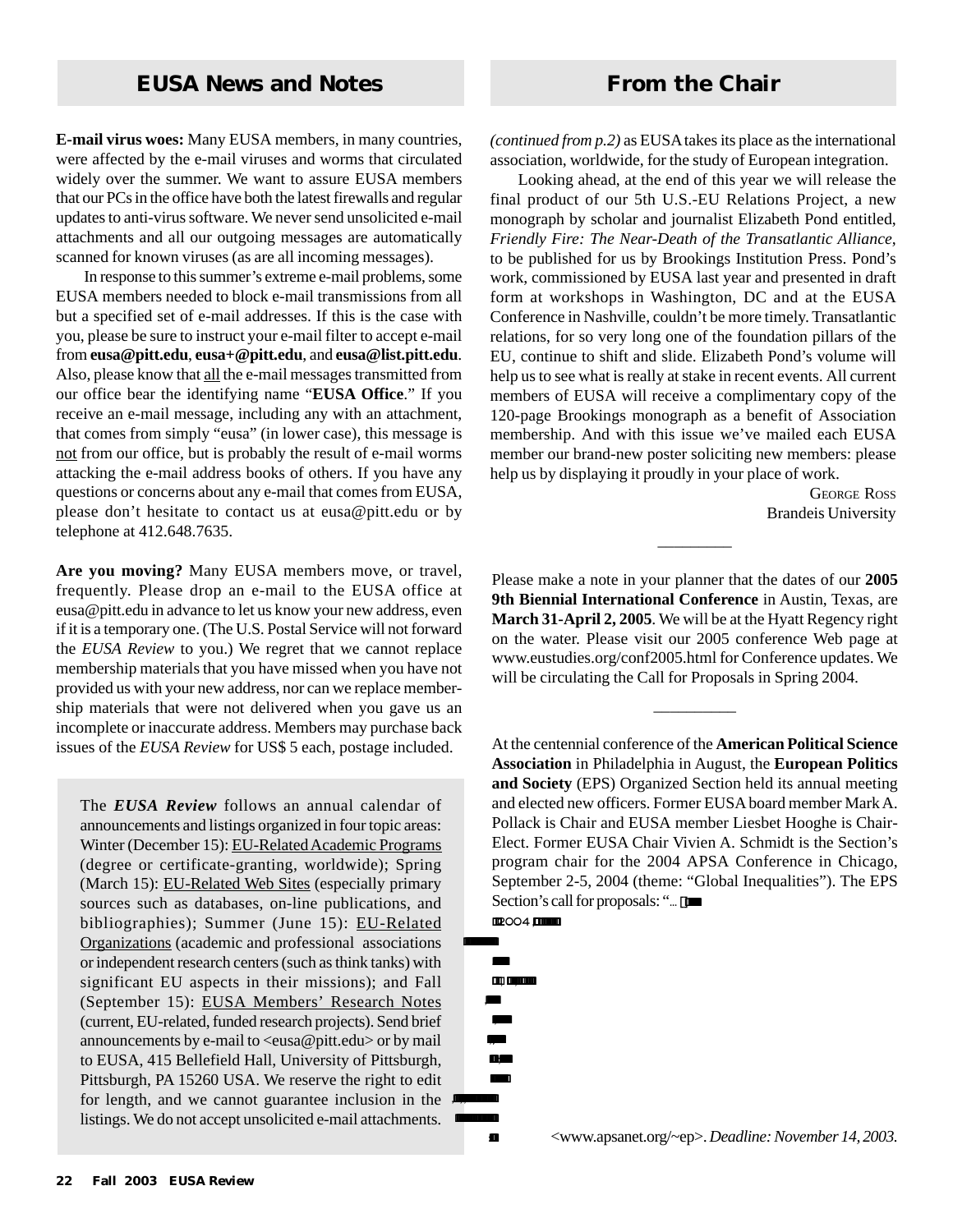#### **EUSA List Serve**

ı I

*EUSA members sent the following replies to David Armitage's 22 August 2003 list serve query seeking background information on the EU's relations with Africa and on the EDF:*

(1) In reply to your question, I would suggest that you start by looking at the European Commission's development site. It has plenty of information on the EU's relations with Africa, the EDF, etc.: http//europa.eu.int/comm/development/ index.en.cfm

- Youri Devuyst, European Commission

(2) You may have come across the following references already, but I thought I might send them just in case:

Olsen, Gorm Rye, "Promoting Democracy, Preventing Conflict: The European Union and Africa," *International Politics* 39: 3, September 2002, 311-328. \_\_\_\_\_ "Europe and Africa in the 1990s: European Policies towards a Poor Continent in an Era of Globalization," *Global Society* 15: 4, October 2001, 325-343.

-Matthew Cannon, University of Limerick

(3) Best (fairly) recent analysis of Lomé/ Cotonou:

Forwood, Genevra (2001) "The Road to Cotonou: Negotiating a Successor to Lomé," *Journal of Common Market Studies* 39: 3, September 2001, 423-442.

- John Peterson, University of Glasgow

The EUSA office adds:

The Summer 2003 *EUSA Review* (16: 3, 11-13) contained a related article by EUSA member Olufemi Babarinde, "The African Union Debuts: Following in the Footsteps of the EU?" with a useful reference list and list of Internet resources on the topic.

# **EUROPEAN UNION STUDIES ASSOCIATION**

**New Individual Membership Form Only** *(Please type or print)*

| E-mail $\qquad$                                                                                                                                                                                                                                                           |  |                             |                                                         |
|---------------------------------------------------------------------------------------------------------------------------------------------------------------------------------------------------------------------------------------------------------------------------|--|-----------------------------|---------------------------------------------------------|
|                                                                                                                                                                                                                                                                           |  |                             |                                                         |
| Do you wish to be subscribed to                                                                                                                                                                                                                                           |  |                             |                                                         |
| EUSA's e-mail List Serve?                                                                                                                                                                                                                                                 |  |                             | $\frac{\ }{\ }$ yes $\frac{\ }{\ }$ no                  |
| <b>Membership dues</b> (please check as appropriate):                                                                                                                                                                                                                     |  |                             |                                                         |
|                                                                                                                                                                                                                                                                           |  |                             |                                                         |
| Student* $\frac{1}{\sqrt{30}}$ \$30 one year \$55 two years                                                                                                                                                                                                               |  |                             |                                                         |
|                                                                                                                                                                                                                                                                           |  |                             |                                                         |
| * Students must provide copy of current semester's registration form.                                                                                                                                                                                                     |  |                             |                                                         |
| <b>EU Law Interest Section</b>                                                                                                                                                                                                                                            |  |                             | $\frac{1}{2}$ \$5 (2 yrs. \$10)                         |
| EU Political Economy Interest Section<br>Teaching the EU Islam                                                                                                                                                                                                            |  |                             | $\frac{\ }{2}$ \$5 (2 yrs. \$10)                        |
| Teaching the EU Interest Section                                                                                                                                                                                                                                          |  |                             | $\frac{\$5 (2 \text{ yrs. } $10)}{2 \text{ yrs. } $10}$ |
| EU Latin America Caribbean Interest Section ______ \$5 (2 yrs. \$10)                                                                                                                                                                                                      |  |                             |                                                         |
| <b>EU Economics Interest Section</b>                                                                                                                                                                                                                                      |  |                             | $\frac{\$5 (2 \text{ yrs. } $10)}{2 \text{ yrs. } $10}$ |
| EU Public Opinion and Participation Section _______ \$5 (2 yrs. \$10)                                                                                                                                                                                                     |  |                             |                                                         |
| EU as Global Actor Section                                                                                                                                                                                                                                                |  |                             | $\frac{\ }{2}$ \$5 (2 yrs. \$10)                        |
| EUSA members may wish to make a contribution to support the                                                                                                                                                                                                               |  |                             |                                                         |
| work of EUSA in any amount over membership dues:                                                                                                                                                                                                                          |  |                             |                                                         |
| EUSA Grants and Scholarships Fund                                                                                                                                                                                                                                         |  | $\frac{\text{S}}{\text{S}}$ |                                                         |
| <b>EUSA Endowment Fund</b>                                                                                                                                                                                                                                                |  |                             |                                                         |
| Ernst Haas Memorial Fund for EU Studies \$                                                                                                                                                                                                                                |  |                             |                                                         |
| Total amount of dues and gifts enclosed \$                                                                                                                                                                                                                                |  |                             |                                                         |
| We prefer payment by check (payable to "EUSA") when possible.<br>Checks must be in US\$ and drawn on a USA bank. We also accept<br>international money orders and MasterCard or Visa credit cards.<br>Your cancelled check or credit card statement will be your receipt. |  |                             |                                                         |
|                                                                                                                                                                                                                                                                           |  |                             |                                                         |
|                                                                                                                                                                                                                                                                           |  |                             |                                                         |
|                                                                                                                                                                                                                                                                           |  |                             |                                                         |
|                                                                                                                                                                                                                                                                           |  |                             |                                                         |
|                                                                                                                                                                                                                                                                           |  |                             |                                                         |
|                                                                                                                                                                                                                                                                           |  |                             |                                                         |
| Mail or fax this form (please do not mail and fax this form) to:                                                                                                                                                                                                          |  |                             |                                                         |
| <b>European Union Studies Association</b>                                                                                                                                                                                                                                 |  |                             |                                                         |
| 415 Bellefield Hall                                                                                                                                                                                                                                                       |  |                             |                                                         |
| University of Pittsburgh                                                                                                                                                                                                                                                  |  |                             |                                                         |
| Pittsburgh, PA 15260 USA<br>Facsimile 412.648.1168                                                                                                                                                                                                                        |  |                             |                                                         |